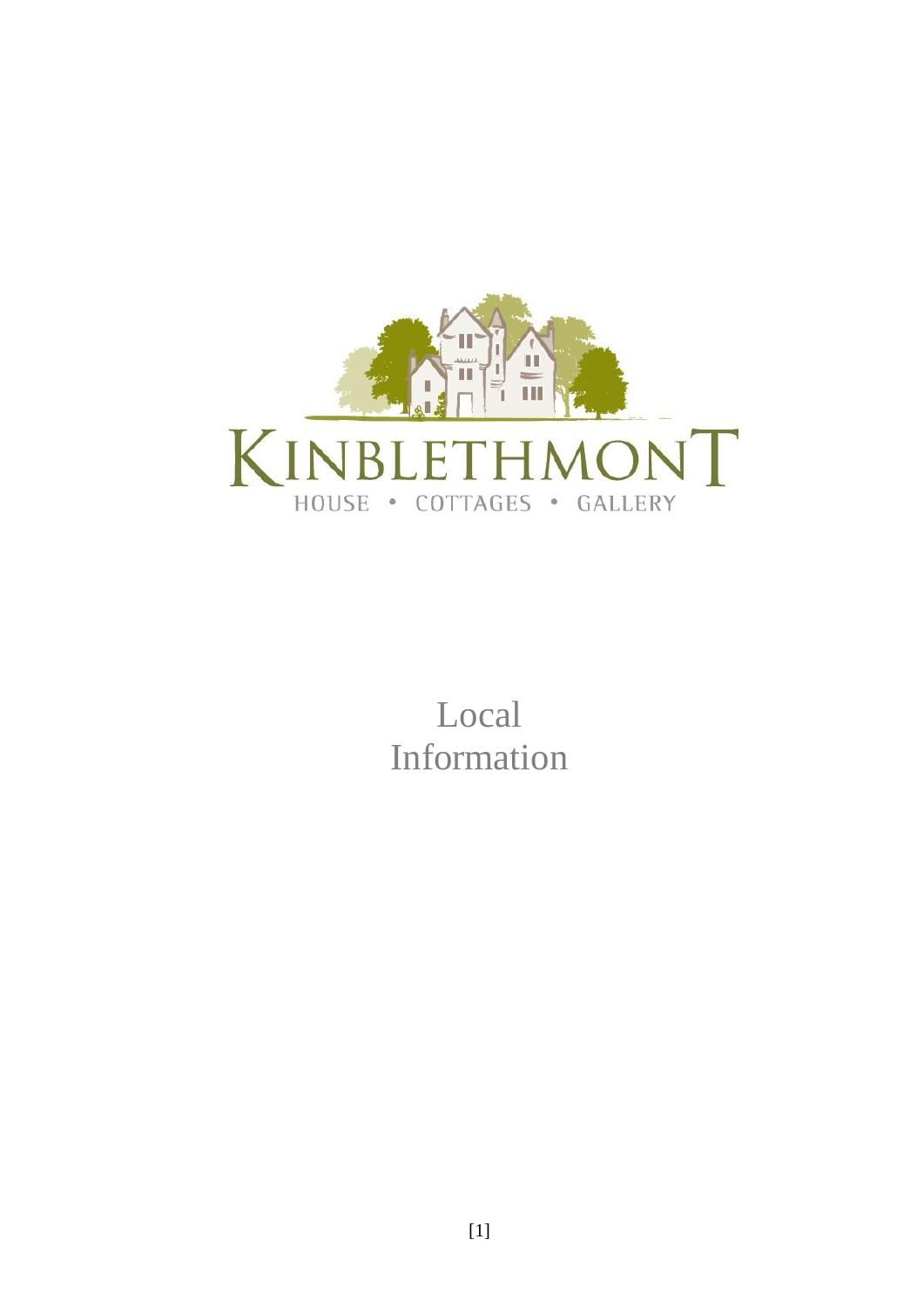There is so much to do in the surrounding area you will be spoilt for choice. This list is not exhaustive but there should be something for everyone! A good general website about the area and what's on to visit is www.visitangus.com. You can always pop into the estate office or give us a call/e-mail if you want advice.

## Contents

| -24 |
|-----|
|     |
|     |
|     |

# Grocery shopping,

<span id="page-1-0"></span>There are several supermarkets in Arbroath 10 minutes away by car - Morrisons, Tesco and Asda and Lidl. There is a Sainsbury's just off the A92 on the way out of Dundee.

Tesco-on-line (www.tesco.com) and Asda will deliver to Kinblethmont house and cottages

There are also butchers and fishmongers in Arbroath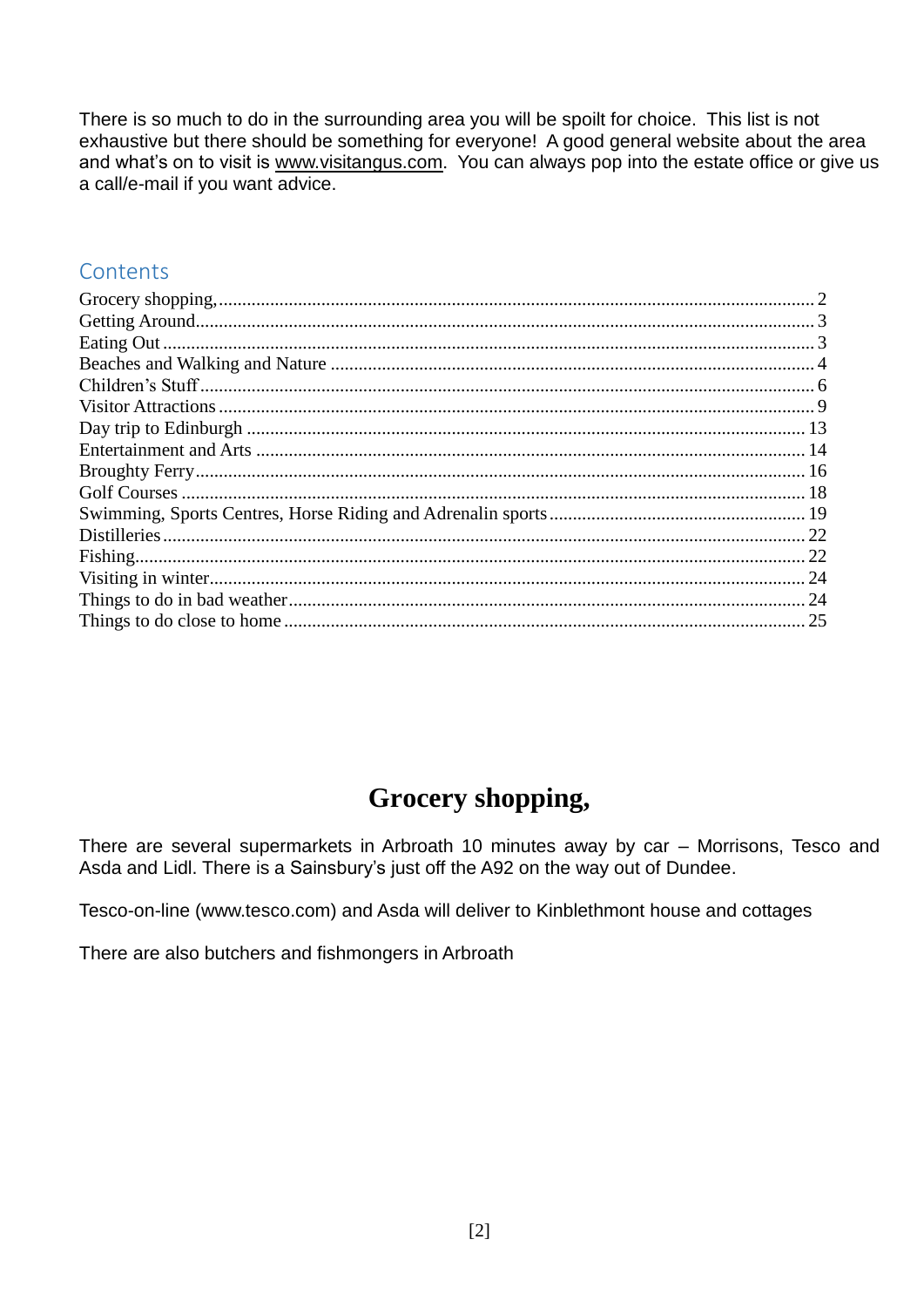# **Getting Around**

#### <span id="page-2-0"></span>By Car

Most of our guests chose to bring a car as it is really the easiest way to get around in this rural area. Do be aware of the fact that local drivers can drive very fast on the roads near the estate so please be careful. Keep in mind this is an agricultural area so you may find yourself stuck behind tractors or combines from time to time – and it may happen on the private roads on the estate too. Do be patient and only overtake when you can be quite sure that the way ahead is clear. In the spring and summer you may also come across joggers and cyclists.

### By Taxi

There are several taxi firms in Arbroath that you can chose from Cook's taxis – 01241 876266 have 6 seater and wheelchair accessible taxis. Arbroath Taxis - 01241 430430 are based at the bus station Central taxis – 01241 877766 Abbey Taxis – 01241 877777

### Private Bus

G&N Wisharts are based nearby in Friockheim 01241 828747 and can provide 15 or 25 seater buses with driver for groups. Phone them – they are very helpful. Blacks' of Brechin – can provide a large comfortable coach with on board WC and uniformed driver for a group outing Contact Robert P Black [removals@blacksofbrechin.com.](mailto:removals@blacksofbrechin.com) 01356 622119

Train - Arbroath station lies on the main line from London to Aberdeen so there is a good service to Dundee (15 minute journey), Edinburgh (1 1/2 hours away) and Aberdeen (1 hour away). There are some direct trains to Glasgow or you can change at Dundee

Bicycle The area is good for cycling with various cycle networks. The private roads around the estate are good for children on bicycles though you do have to take care of vehicles on the tarmac road up to the house. The Letham Grange area opposite the farm has a number of quiet safe roads and paths that children can explore. If you don't bring your own, then why not hire bikes through a local company – Angus Cycle Hub on 01241 873500. Give them plenty of notice though. They can drop off bikes here on request.

# **Eating Out**

<span id="page-2-1"></span>There are several restaurants and lots of coffee shops in Arbroath and the surrounding area as well as some good fish and chip shops around the harbour.

A few worthy on mention are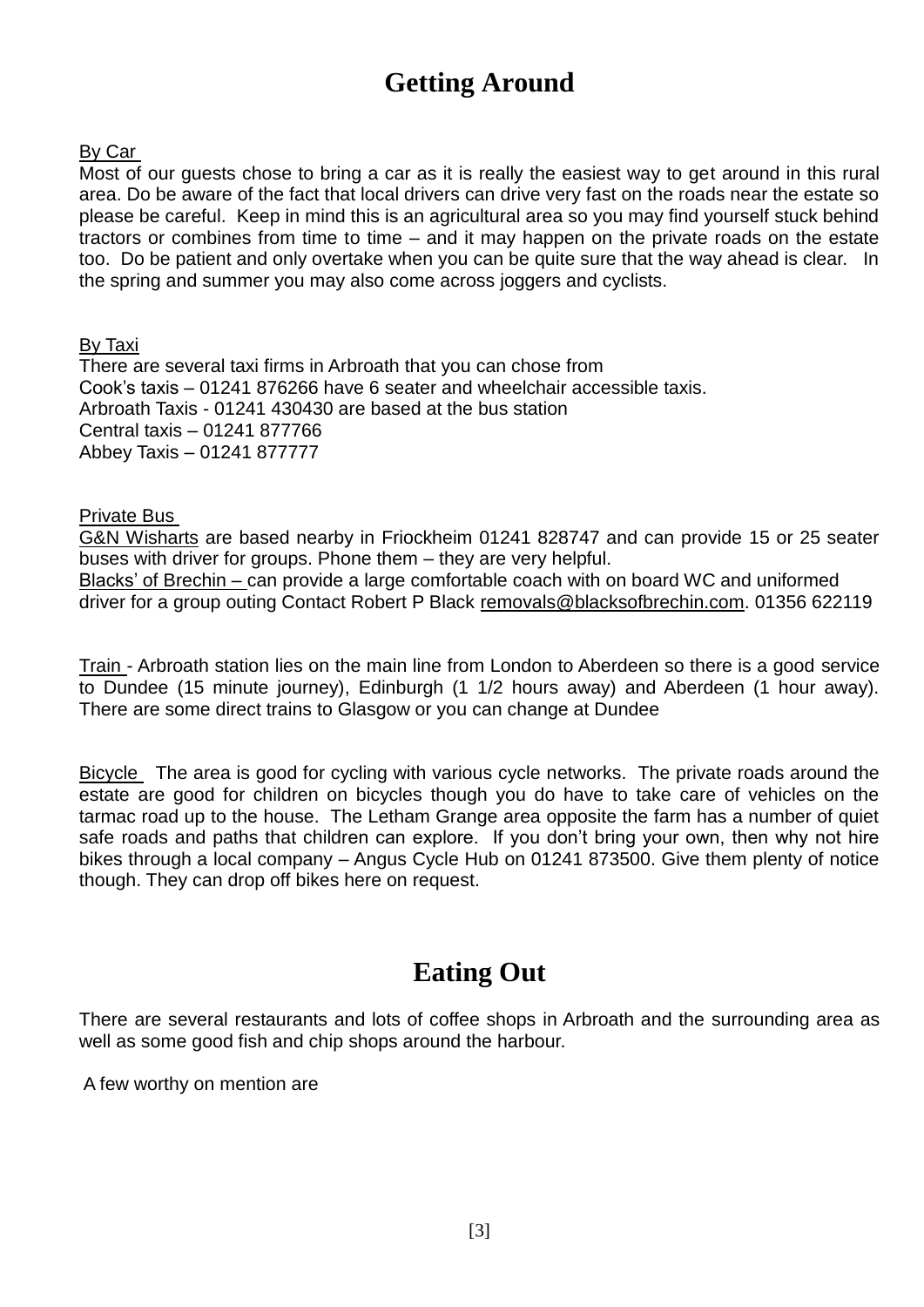### The Old Boat Yard

This restaurant specialising in fancy fish and chips and seafood has an excellent position overlooking Arbroath Harbour. It is also open from 10.00 am for tea and coffee and has an open terrace in the summer and free wifi. They do High Teas on Sunday and Monday from 4pm – 6pm but you need to book as it's very popular. They use the finest locally sourced ingredients. Check out their website as they often have high teas on a two for one offer. [www.oldboatyard.co.uk](http://www.oldboatyard.co.uk/) Tel: 01241 879995

### The But and Ben

Small award winning restaurant in tiny village of Auchmithie (on the coast between Arbroath and Lunan Bay) serving lunches, high teas and dinners. Traditional Scottish cooking with fish dishes a speciality, sourced locally where possible and a sweet trolley that you cannot resist. Very popular in peak season so book ahead.

Lunch every day from 12-2 but closed all day Monday and Tuesday Evening meals from 6pm or High teas only on Sundays with 4pm and 5.30pm sittings Auchmithie, By Arbroath. Tel: 01241 877223

### Gordon's - Inverkeilor

Intimate restaurant offering fine cuisine from a British masterchef, using the best local ingredients. Closed Mondays.

Main Road, Inverkeilor, By Arbroath. Tel: 01241 830364 [www.gordonsrestaurant.co.uk](http://www.gordonsrestaurant.co.uk/)

### The Old Brew House

Atmospheric pub in harbour setting serving good pub food all day every day with a wide choice to suit all tastes and appetites. You will find it at the very far left hand end of Arbroath harbour (as you look out to sea) and the end of the High St. Book to avoid disappointment on Friday and Saturday.

1-5 High Street, Arbroath Tel: 01241 879945

## **Beaches and Walking and Nature**

#### <span id="page-3-0"></span>Lunan Bay

Lunan Bay is a 2 mile long stretch of unspoilt dune-backed sand just 10 minutes away by car. It is well worth visiting at all times of year as it is a great place for an invigorating walk in winter

as well as having all the paddling/ and castling opportunities in summer! There is a large car park and a café (check the website [www.lunanfarms.co.uk](http://www.lunanfarms.co.uk/) for opening times). If you're feeling energetic, why not take the track up to Red Castle that overlooks the bay. It is steeped in history and sadly now crumbling away due to heavy rain and the sea. In a few year it may no longer be there.

### Montrose Beach

Montrose beach is a lovely stretch of white sand. Additionally there is the "Seafront splash" which is an excellent water based adventure playground with some educational elements (pulleys, Archimedean screws etc.). It is great fun for children under about 10 but they should bring a swimming costume! There are public toilets, an ice cream kiosk and small café. There is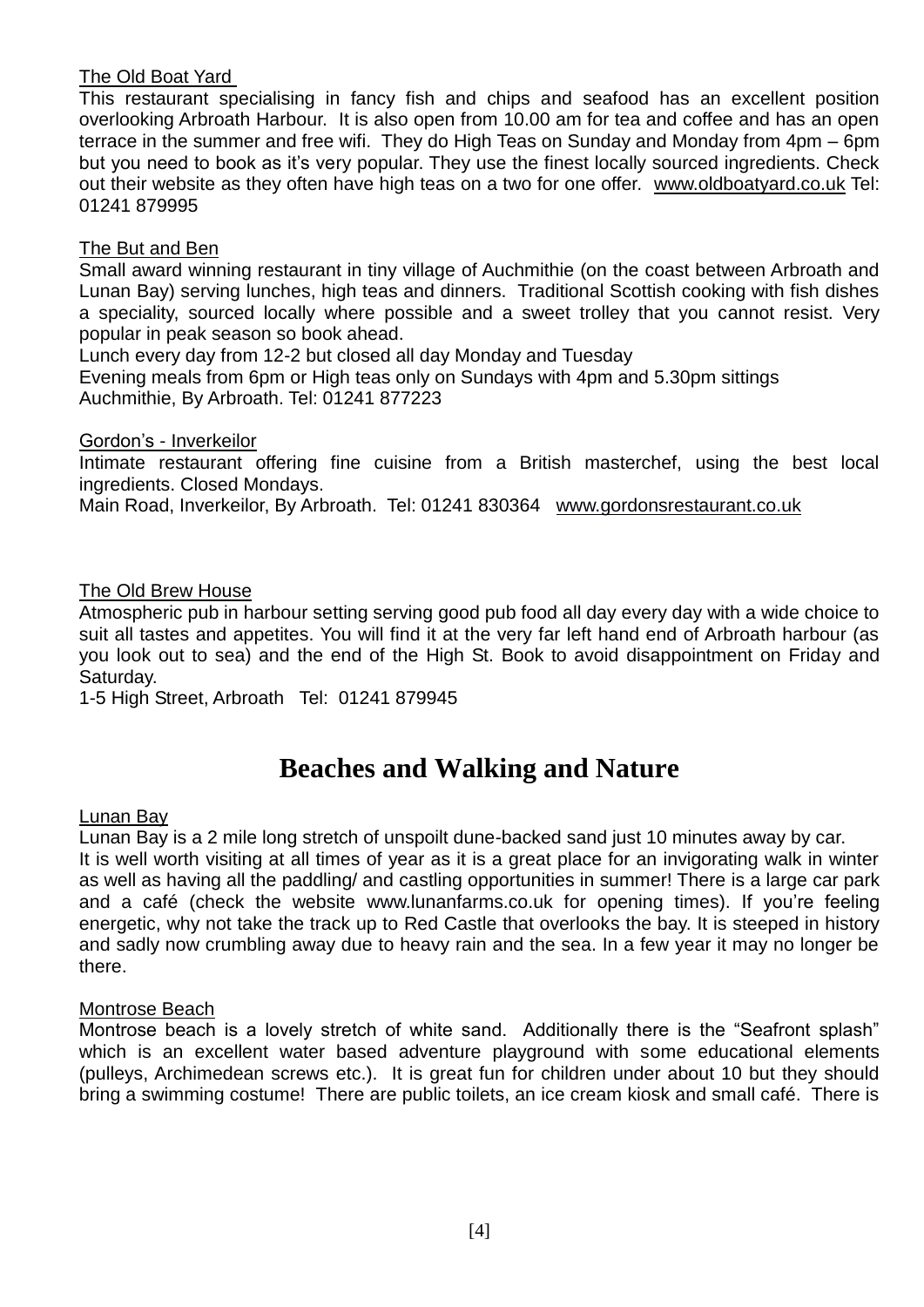a golf course here also (see golfing section) and it is convenient for the "Roos Leap" diner. (See eating out section)

### St Cyrus Beach

If you continue further up the A92 from Montrose towards Stonehaven, you come to St Cyrus beach and nature reserve. It is a beautiful reserve with abundant flowers, butterflies and birds leading to a stretch of natural sandy beach.

### Broughty Ferry beach

Broughty Ferry is a historic and prosperous suburb to the East of Dundee. Its beach is a blue flag beach and great for families with its promenade, ice creams and swimming area next to Broughty Ferry Castle. (See separate Broughty Ferry section.)

### The Angus Glens

There is some lovely hill walking in the Angus glens of varying degrees of difficulty. Kirriemuir is generally considered to be the gateway to the Angus glens. Glen Clova in a great place to head for as you can get a good meal and drink and information about walks at the Glen Clova Hotel (about 1 hour from Kinblethmont). There are also lovely walks in Glen Esk, Glen Isla and Glen Doll.

#### Arbroath path network and cliff walk

There are some good path walks around the Arbroath area. Particularly spectacular is the cliff top walks between Arbroath and Auchmithie. A lovely trip is to walk from Arbroath to Auchmithie along the coastal path from Victoria park and the East end of Arbroath (allow about 2 hours) and to finish with a meal at the "But and Ben" in Auchmithie (make sure you book ahead) before booking a taxi there to take you back to your car in Arbroath.

### Tentsmuir beach and forest

As you head towards Dundee you will see over on the other side of the Tay estuary a bright sand spit and forested area – this is Tentsmuir forest and nature reserve.

It is a great place to go with paths through the forest, a picnic area with space for portable BBQs and toilets and the beach where you can often spot seals.

After you go over the Tay Bridge turn left to Tayport and follow directions to the beach from there – allow about 1 hour from Kinblethmont.

#### The Isle of May

### [www.isleofmayferry.com](http://www.isleofmayferry.com/)

The Isle of May is a small island situated off the coast of Fife and is reached from Anstruther (about 1 hour 20 mins drive) The Island is a National Nature Reserve (NNR) and is the home of incredible wildlife which include eiders, puffins, guillemots and razorbills but also the breeding colony of grey seals, the offshore reefs and small fishes surviving on them and the plants that grow on the cliffs. Well known for visiting migrant birds and the island is the best Puffin site in the UK. The ferry runs between April and September but wear a hat – the terns may dive –bomb you!

A 4-5 hour trip will take you by boat to the island with a couple of hours ashore (weather permitting). Phone 07957 585200 to book – pick up tickets from the kiosk at the harbour.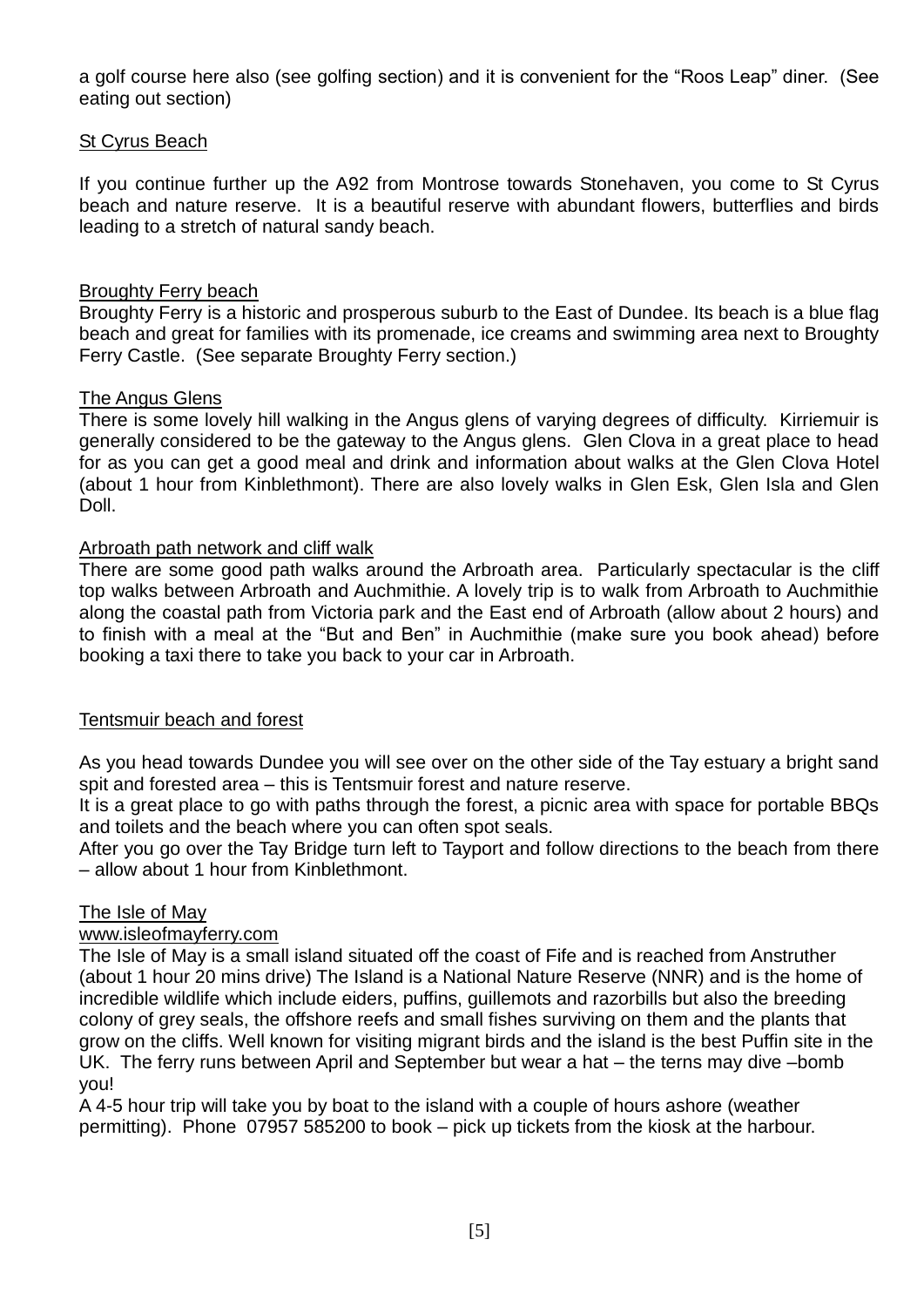Open Garden Scheme https://scotlandsgardens.org/ Browse the gardens or search for Pitmuies There are various beautiful private gardens in the area that you can visit. Pitmuies is only about 10 minutes away by car (on the left on the road between Friockheim and Forfar) and is open 1<sup>st</sup> April –  $31<sup>st</sup>$  October 10 am – 5 pm. Children go free and dogs are welcome – on leads.

# **Children's Stuff**

<span id="page-5-0"></span>There are many things for children to do in Angus, apart from exploring the grounds of Kinblethmont Estate and the beaches of course. I have detailed just a few here, but do browse through the leaflets or the tourist information website - https://visitangus.com/

### Arbroath

Arbroath has a surprising number of simple things for small children to do. The West Links seafront, on the left as you leave town heading towards Dundee, has a wonderful refurbished playground and there is access to Arbroath beach. With Easter comes the opening for the miniature railway (which is shortly to be extended), a mini racetrack and trampolines. Crazy golf, tennis and a paddling pool are also available in the better weather and there is a snack bar and picnic areas. Don't forget to pack a towel and costume. For the slightly older children, why not try the newly opened skate park .Also at West Links is Jumping Joey's, a large indoor play centre that would satisfy children up to about 8 on a wet day. There is a snack bar for parents to relax in while the children have fun and parties can be arranged if there's a birthday boy/girl.

The road train does a circuit of Arbroath with pick up points at the West Links and the harbour as well as other places – look out for the special bus stops. It will take you past the Abbey and in the height of the summer it does a bigger circuit taking you as far as Keptie Pond. You can get off the train at any stop and pick it up again later on. Make sure you buy the round trip ticket though, so you don't have to pay again when you get back on and don't forget to check the time of the last train back or you may have a long walk!

Keptie pond is a nice place for small children to feed ducks – the castle-like building on the hill was actually a water tower. Why not take a picnic if the weather is nice and check out the Big Red Bench.

For children that like creepy crawlies there is an exotic pet store. Find The Dragon's Den just off the pedestrian area beyond the Abbeygate.

The harbour is a fun place to walk around – if you look at the smokery across the river you can sometimes see the fish hanging up. There are various places where you can climb up to the top of the harbour wall and look around and there is a lower wall all the way along that children like to walk along.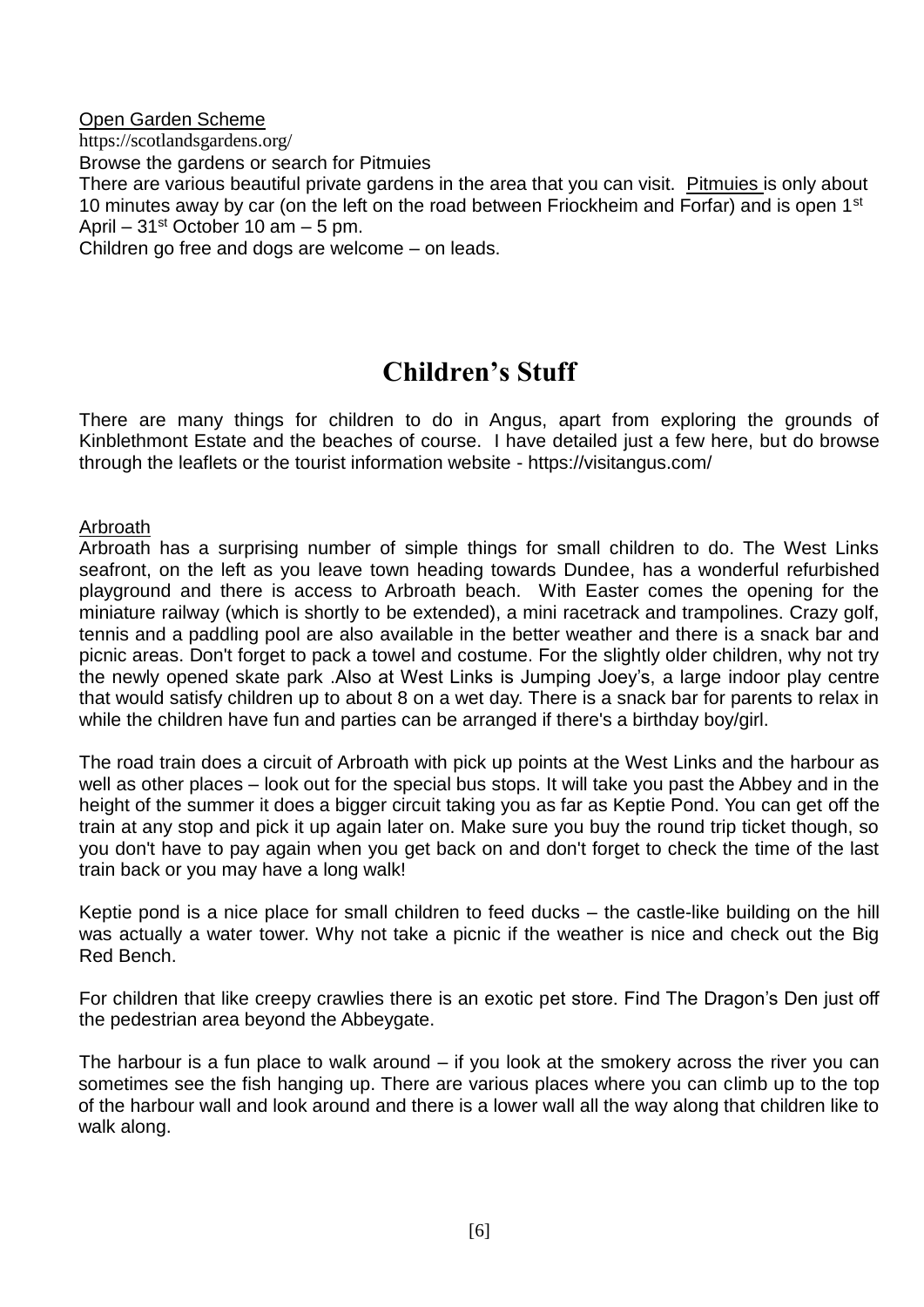At the far end near the bottom of the High Street you can buy ice creams (look out for unusual flavours like "smokies") and trinkets. It is also fun to look at the boats in the marina. There is a lovely centre with arts and crafts and a café/restaurant.

Don't forget Chalmers cinema shows more children's films during school holidays if it's a rainy day.

#### Dundee Science Centre [www.dundeesciencecentre.org.uk](http://www.dundeesciencecentre.org.uk/)

This is an excellent science-based centre that has plenty to interest very tiny and older children. The main exhibitions are to do with the senses and are very informative and fun – small children can charge around exploring the giant head or eyeball while older ones might actually learn something. There are often temporary exhibitions on things such as insects, space or dinosaurs and there is a 3-D cinema – check out the website for what's on just now. There is also a gift shop and cafe.

Tel: 01382 228800

### Caledonian Railway – Brechin [www.caledonianrailway.com](http://www.caledonianrailway.com/)

This is a special service on the 4 mile stretch of railway between Brechin and the House of Dun. Check on the on-line calendar to see what is on. There is plenty to delight train loving children from 'Thomas days' at Easter to 'Santa specials' and 'Diesel Saturdays' in July and August and 'steam Sundays' from the beginning of July to Mid-September. For the adults only there are Whiskey Whistler events or take the Sloe Train events. Booking is necessary and both events include a little taster session. Concession tickets available and dogs are welcome but must remain on the floor of the train. Tel: 01356 622992

### Camperdown Park and Wildlife Centre– Dundee

### <http://www.camperdownwildlifecentre.com/>

Camperdown Park is the largest public park in Dundee. As well as being a lovely place to go for a walk there is an excellent award winning adventure playground with some water sports in summer and a boating pond. There is also a popular wildlife centre that is home to some 50 species of birds, animals and reptiles.

Check their website for opening times.

### Monikie Country Park

https://www.angus.gov.uk/directories/public\_toilets\_and\_radar\_keys/monikie\_country\_park Monikie Park lies between Arbroath and Dundee – good for nature lovers and water sports enthusiasts. There is windsurfing, canoeing etc here mainly at beginner level. There is also a large wooden children's play area and picnic and BBQ facilities are available all year round.

### Crombie County Park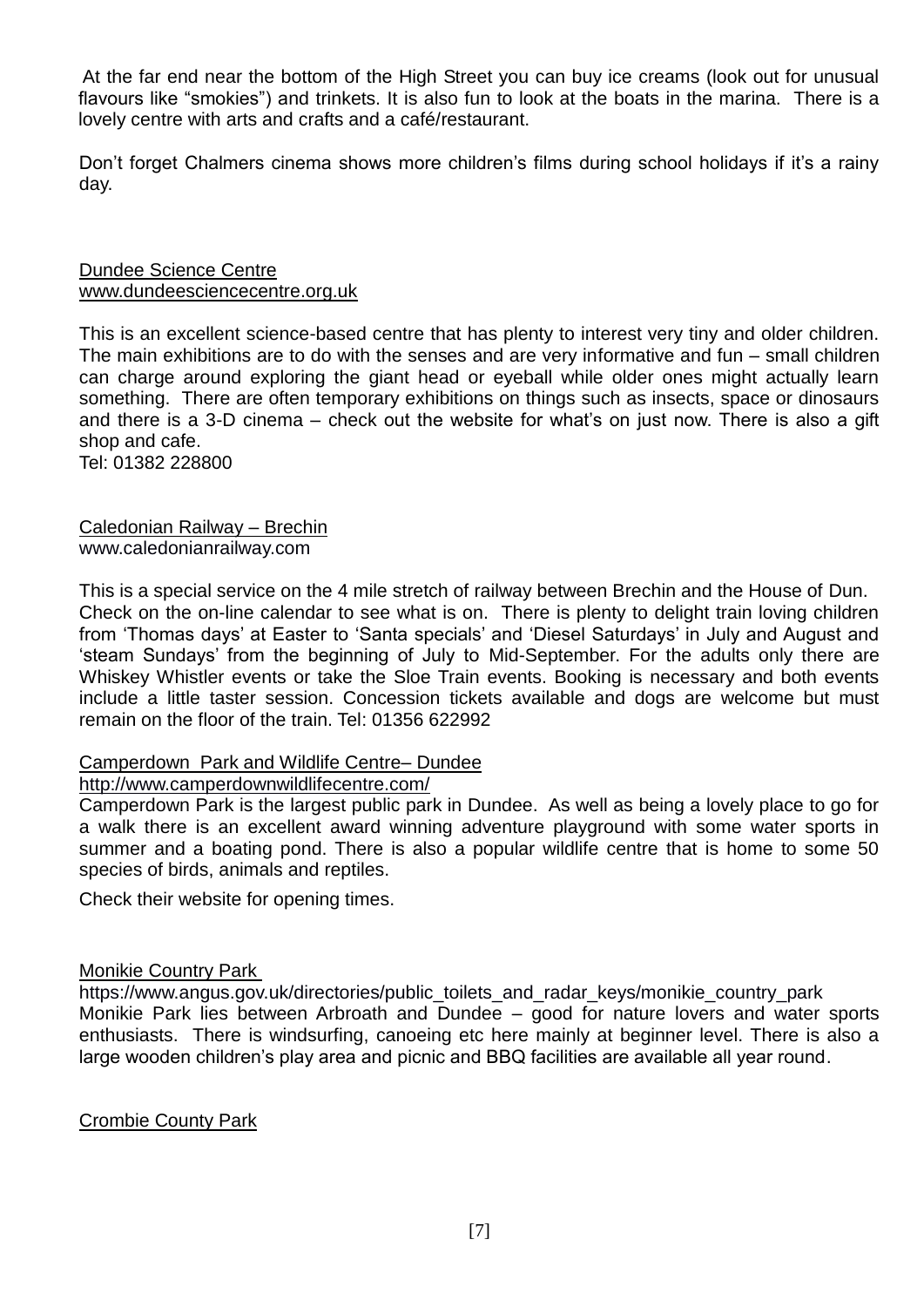https://www.angus.gov.uk/directories/public\_toilets\_and\_radar\_keys/crombie\_country\_park Close to Monikie Park, it has a lake, various nature trails and a ranger's lodge. A great place for wildlife spotting. Picnic and BBQ facilities are available all year round. Admission is free

#### Montrose Basin Wildlife Centre – Nr Montrose [www.montrosebasin.org.uk](http://www.montrosebasin.org.uk/)

Montrose Basin is an enclosed estuary of the South Esk and covers 750 hectares. A daily tidal cycle brings in a rich soup of nutrients that attracts over 50,000 migratory birds each year. The centre has many interactive displays relating to wading and migratory birds and lots of powerful telescopes that allow you to see the birds (and seals!) very close up. There is a questionnaire for ages approx. 7 upwards and is a wonderful place for nature-loving children and adults. At holiday time there are often seasonal activities that can be booked in advance and there are walks of varying lengths around the reserve.

Check their website for opening times.

### Pantomime/ Christmas Play

The Dundee repertory theatre always put on a Christmas play or pantomime suitable for children in December and January. They are usually very good but it would be wise to book up early. Tel: 01382 223530

## Blair Drummond Safari Park - Stirling

[www.blairdrummond.com](http://www.blairdrummond.com/)

Blair Drummond safari park is great for a family day out and if you are going as far as Stirling you could visit the Stirling castle as well! (See historic Scotland section). There are loads to do for animal loving children.

Check their website for opening times.

### JM Barrie's birthplace and camera Obscura – Kirriemuir

If you are heading up to the glens it might be worth stopping off at Kirriemuir. It is the birth place of the creator of Peter Pan and his birth place is recreated to look like it was when it was his home and the house next door holds an exhibition that focuses on his works.

There is also a 'camera obscura' donated to Kirriemuir by JM Barrie like the one near Edinburgh castle it is one of three in Scotland. <http://www.kirriemuircameraobscura.com/>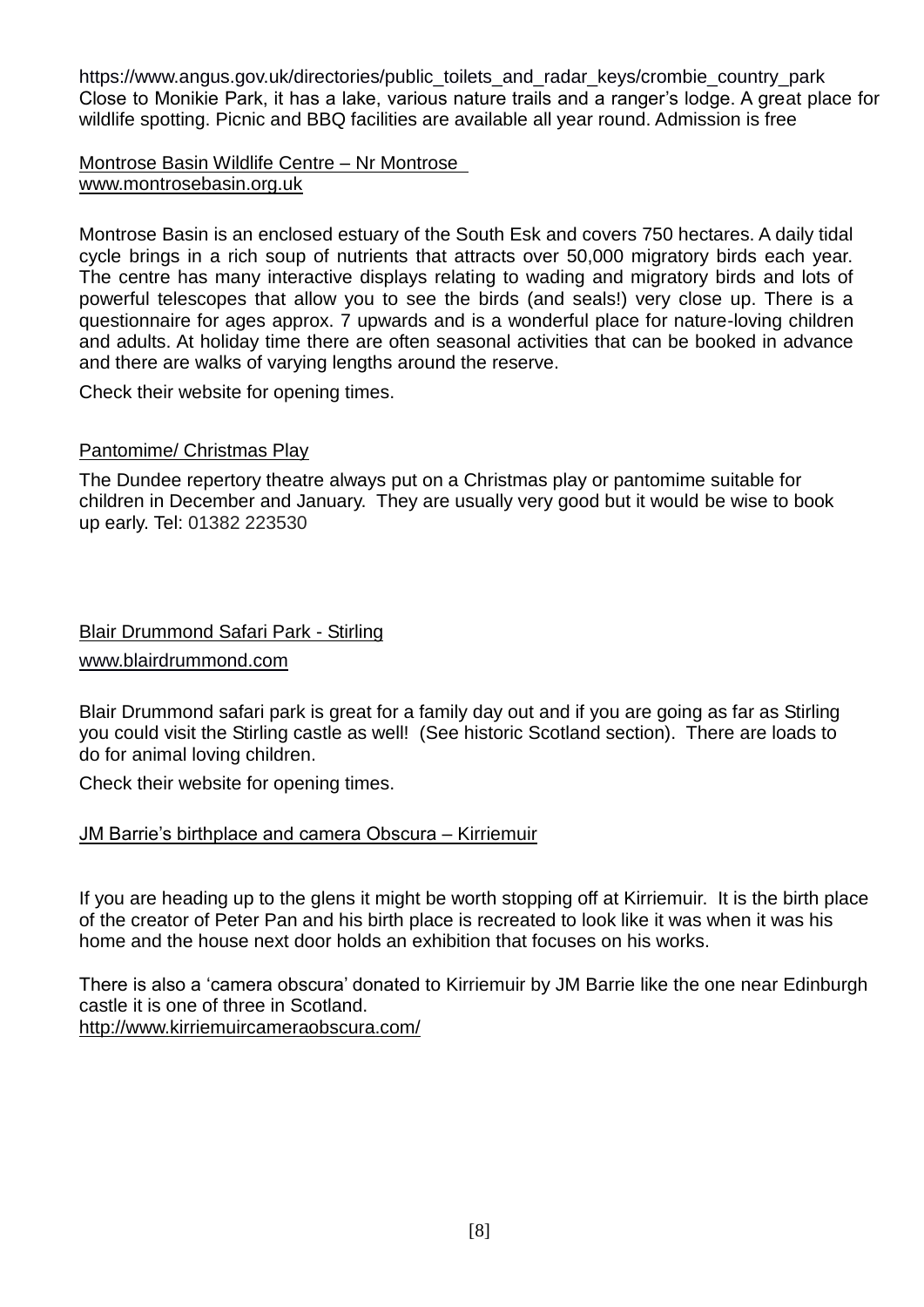# **Visitor Attractions**

### <span id="page-8-0"></span>**Castles and Historic Buildings**

#### Glamis Castle – Nr Forfar

#### [www.glamis-castle.co.uk](http://www.glamis-castle.co.uk/)

Glamis castle was the childhood home of her Majesty Queen Elizabeth the Queen Mother and is the setting for Shakespeare's famous 'Macbeth'. It really is a worth a visit as it is a magnificent castle set in splendid grounds. There is also a café.

If you are visiting Glamis Castle why not visit Glamis Gallery in the village which has a lovely mixture of artwork and jewellery. Plenty of places to park and places to eat in the village too. Check their FB page or phone 07739 463594 for their opening hours.

Why not visit the Gin Bothy Experience in Glamis too where you can hear the history of the Bothy as well as getting to taste some of their products. Check their opening times as they vary throughout the year via their FB page or phone 01307 840979.

#### Arbroath Abbey

Arbroath Abbey is famous in Scottish history for its association with the Declaration of Arbroath. As well as impressive ruins, there is a good visitor centre with a viewing gallery, café, film, display explain the declaration of Arbroath and model of the original. It has historically had close links with Kinblethmont and it has been rumoured that there is a tunnel linking Kinblethmont to the Abbey – we have never found it but who knows!

Tel: 01241 878756

Check the website for opening times.

### Bell Rock Lighthouse & caves sightseeing

One of the major engineering feats of the early 19th Century the Bell Rock Lighthouse was designed by noted lighthouse engineer Robert Stevenson (1772 – 1850) and came into service in 1811. The signal tower museum tells of the history of the light house – you can also go up to the light house (but not land) on one of the boats that takes sea angling and sightseeing trips from Arbroath harbour.

Group bookings and all day charters only. Try the MV Ardent [www.arbroathangling.co.uk](http://www.arbroathangling.co.uk/) 

#### Hospitalfield House – Arbroath [www.hospitalfield.org.uk](http://www.hospitalfield.org.uk/)

This hidden away gem is amongst the trees opposite the McDonalds/ Asda complex as you come into Arbroath. In the 19<sup>th</sup> century it was lived in by Patrick and Elizabeth Frazer. After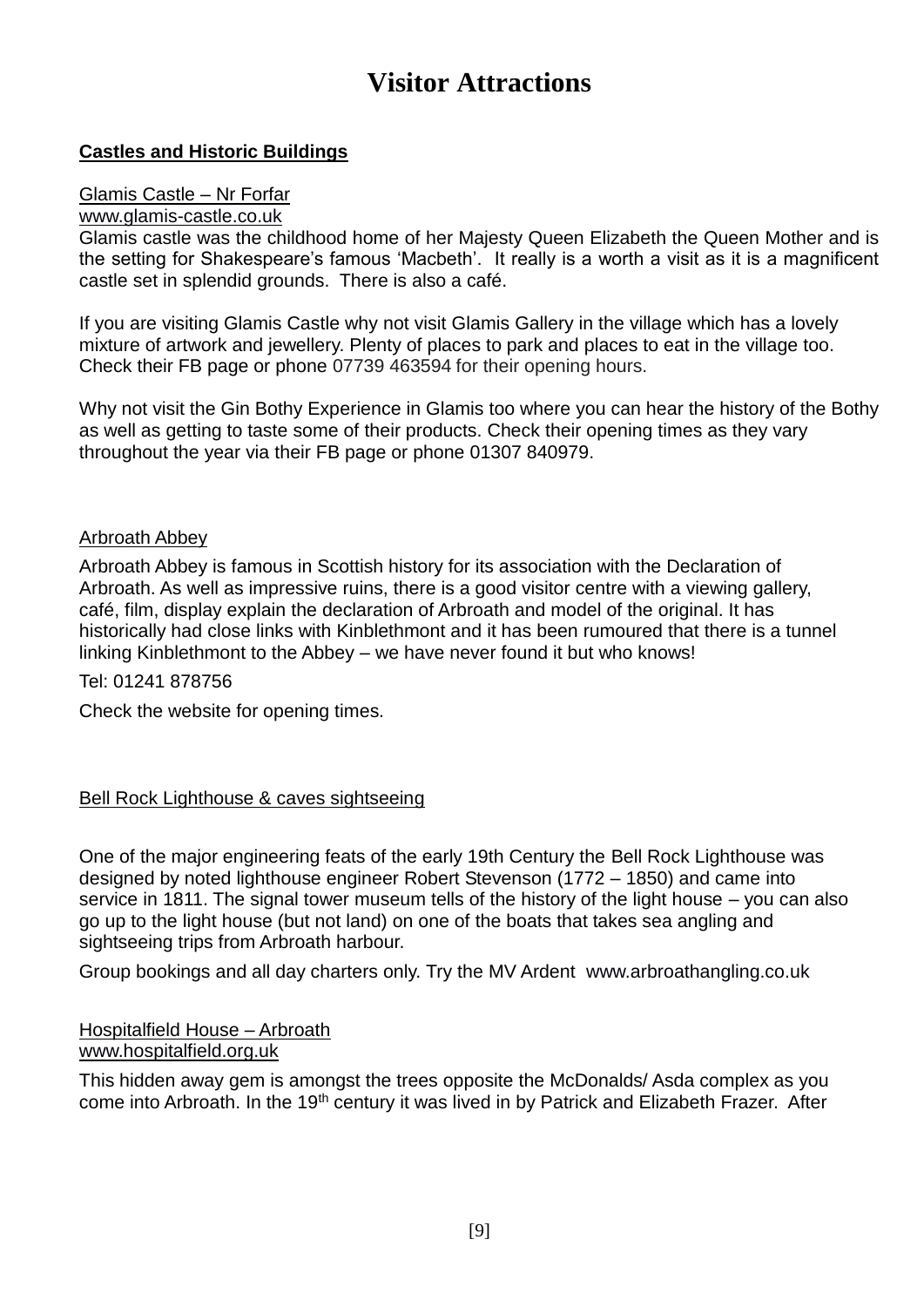their deaths it was left in trust to provide training in the arts to young people. Check their website for opening and tours.

### House of Dun – Near Montrose

The Dun estate was home to the Erskine family from 1375 to 1980 – the Georgian house overlooking Montrose Basin was completed in 1730 by William Adam. Inside there are grand public rooms and collections of 18<sup>th</sup> and 19<sup>th</sup> century furniture, porcelain and portraits. The gardens with walled garden and wooded den are also open to the public and entrance is free. Check their website for opening and tours.

### Scone Palace – Nr Perth

#### [www.scone-palace.co.uk](http://www.scone-palace.co.uk/)

Scone Palace attracts visitors from all over the world. Fifteen hundred years ago, it was the capital of the Pictish kingdom and the centre of the ancient Celtic church. In the intervening centuries, it has been the seat of parliaments and the crowning place of Kings.

Visitors are able to tour the rooms at their own speed with guides in each room to answer questions. The splendid grounds are also open to the public and there is a restaurant serving home baking and savoury snacks.

Tel: 01738 552300

Check their website for opening and tours.

Stirling Castle (about 1 ½ hours by car) www.stirlingcastle.scot

Without doubt one of the grandest of all Scottish castles and the views from it are spectacular. Displays on the castle's history and medieval kitchen are featured and there is an attractive café.

Check their website for opening and tours.

Dunnottar Castle – Near Stonehaven [www.dunnottarcastle.co.uk](http://www.dunnottarcastle.co.uk/)

Dunnottar Castle is a dramatic and evocative ruin perched on the cliff top just south of Stonehaven. If the outline is a little familiar, this may be because Dunnottar Castle was the location for the film version of Hamlet starring Mel Gibson. It has also recently been used as the inspiration for the castle in Disney's 'Brave'.

Check their website for opening times.

Stonehaven is a charming little town with picturesque harbour and pubs/restaurants and is a great place to visit in connection with the castle. There is a good walk from the town to the castle – about 1 ½ miles.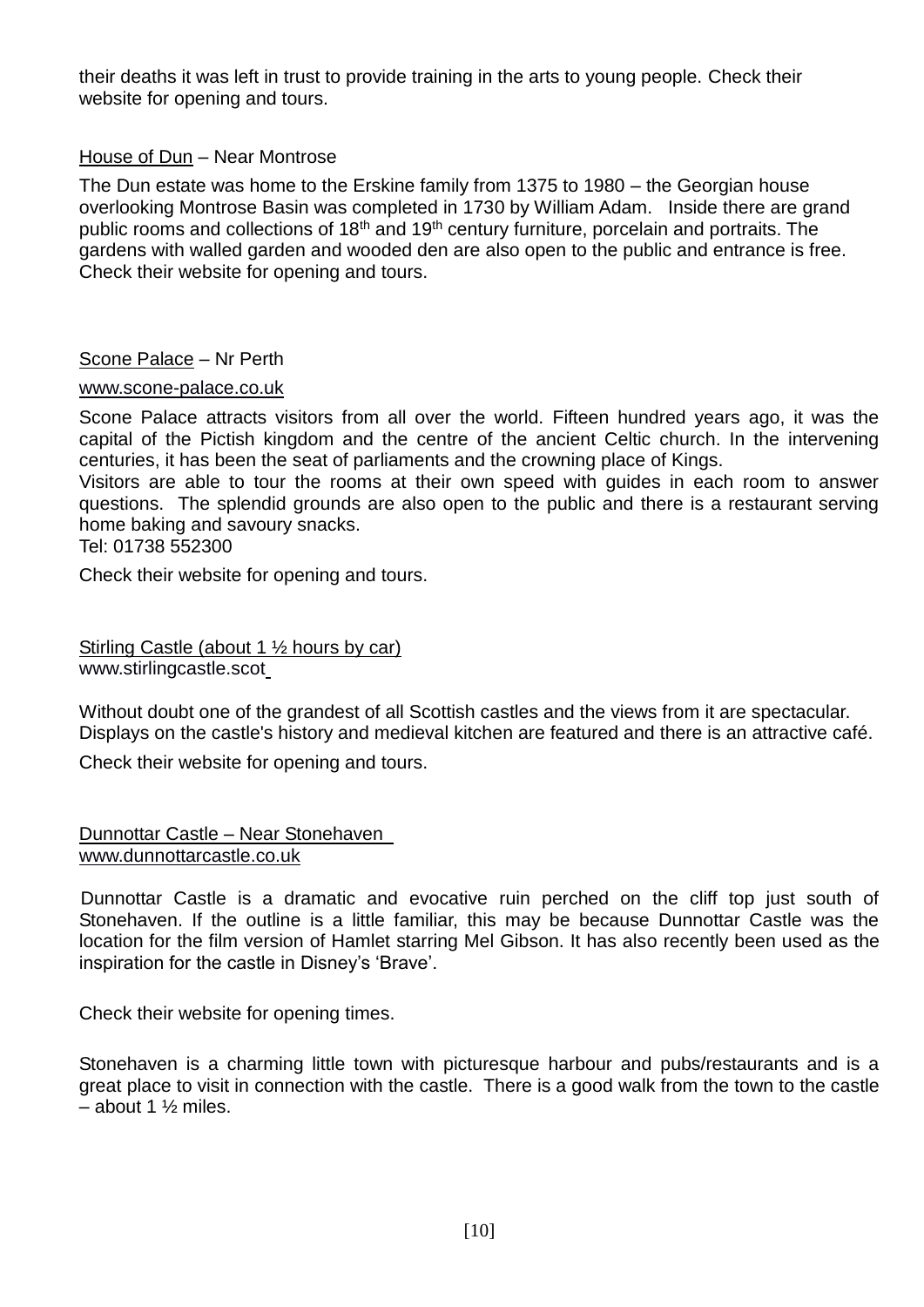### Dunninald Castle – Nr Montrose

#### [www.dunninald.com](http://www.dunninald.com/)

Dunninald castle is set in wonderfully planned landscape gardens. As well as enjoying an informative tour, there are the idyllic grounds and a walled garden to wander in and delicious home baking in the tea room to enjoy.

The gardens are open at various times during the year with hours tours available in July – check their website to see what is on.

#### **Historic Ships**

RRS Discovery – Dundee

[www.rrsdiscovery.com](http://www.rrsdiscovery.com/)

A very interesting exhibition centre about the Antarctic in general and Captain Scott's voyage on Discovery in particular. There are lots of interactive exhibits and you can have a good look around the boat itself.

Check their website for opening times

Frigate Unicorn – Dundee [www.frigateunicorn.org](http://www.frigateunicorn.org/) There is a lot to see over three floors on the frigate unicorn from the impressive gun deck to the sailors sleeping quarters.

Tel: 01382 200900

Check their website for opening and tours.

#### **Museums**

Signal Tower Museum – Arbroath

<https://visitangus.com/arbroath-signal-tower-museum/> Situated on the waterfront just along from the harbour, the signal tower museum is an interesting museum about the history of Arbroath and during school holidays, they often hold children's art and crafts workshops. It was built to signal to Stevenson's famous Bell Rock lighthouse which you can see a few miles out to sea.

Admission is free Tel: 01241 435329

Check their website for opening and tours.

Verdant Works – Dundee <https://www.verdantworks.com/plan-your-visit/>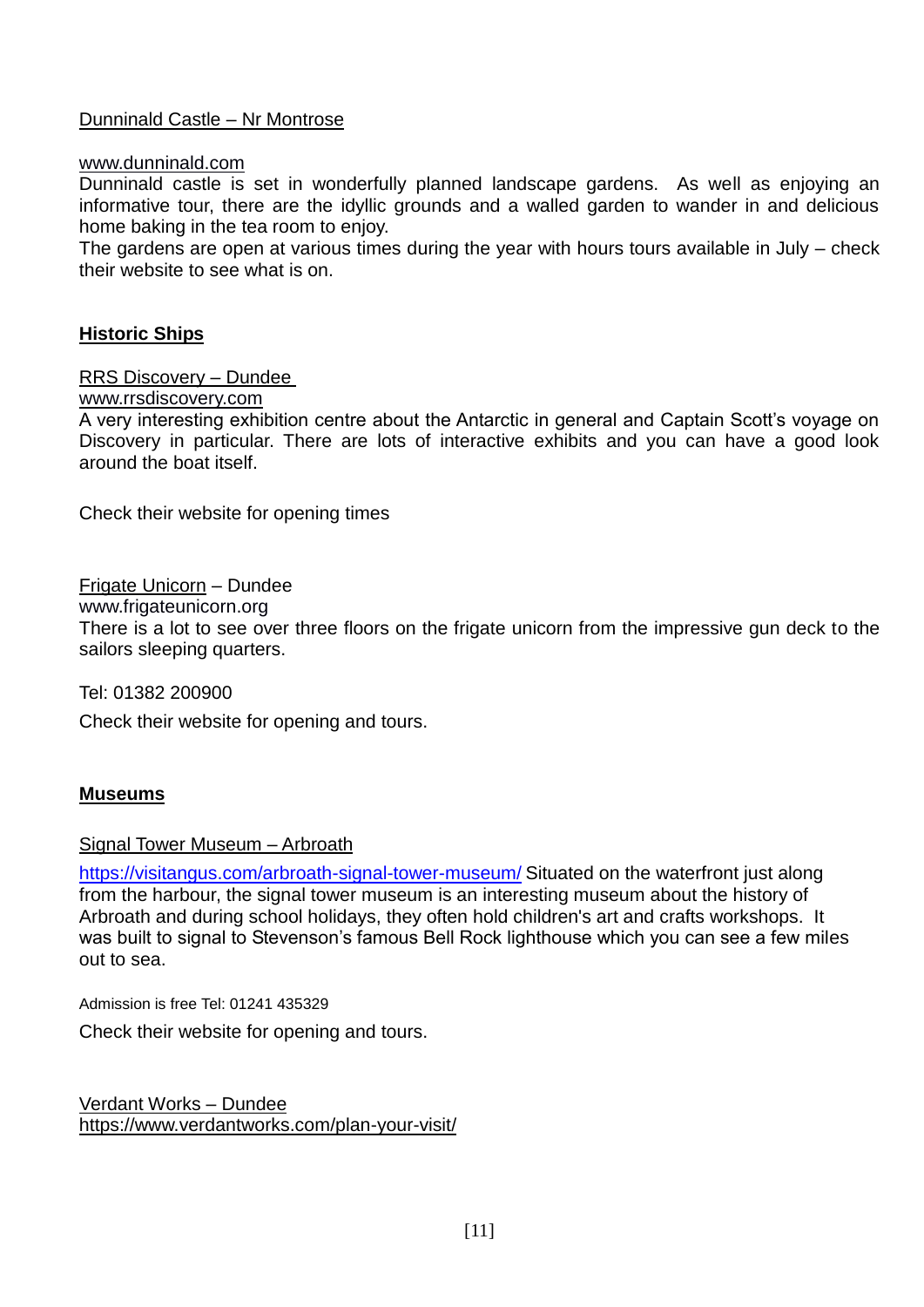Verdant works transports you back to the 19<sup>th</sup> Century when the jute industry was at its prime. Through a variety of exhibits and interactive displays this museum brings alive the jute industry and miserable lives of its workforce.

Check their website for opening and tours.

### Dundee Museum of Transport

[www.dmoft.co.uk/](http://www.dmoft.co.uk/) Learn about Dundee's tram network, railway and marine history. Look around the constantly changing selection of cars, commercial vehicles and buses. Get up close and personal with Chitty Chitty Bang Bang and have a look at our recreation of Dundee's first flying machine.

Transport related events are held throughout the year, so keep an eye on the website for details of these, and new additions to the collection. Group and concession tickets available.

Café and gift shop onsite.

Check their website for opening times

# McManus Gallery – Dundee

### [www.mcmanus.co.uk](http://www.mcmanus.co.uk/)

The McManus Gallery is housed in a splendid Gothic revival style building in the centre of Dundee (at the top of Commercial St). It has 8 galleries which house Victorian and modern paintings, the natural world and the making of modern Dundee and it also has temporary exhibitions. It is a great place to spend a little time out while in Dundee and has a café and gift shop. Entrance is free but donations are welcome.

Tel: 01382 307200

Check their website for opening times

### V&A Dundee

### <https://www.vam.ac.uk/dundee/>

It was with huge excitement that Dundee awaited the opening of the New V&A in September 2018.

The extraordinary building designed by Japanese Architects Kengo, Kuma & Associates and neighbouring Slessor Gardens and train station have transformed the Dundee waterfront. There is a free permanent exhibition featuring the history of Scottish design, and a larger exhibition space with the special exhibitions changing several times a year. There is a café and restaurant – it would be worth booking early if you want to go to the restaurant.

Visit their website to see what exhibitions are on – booking may be necessary.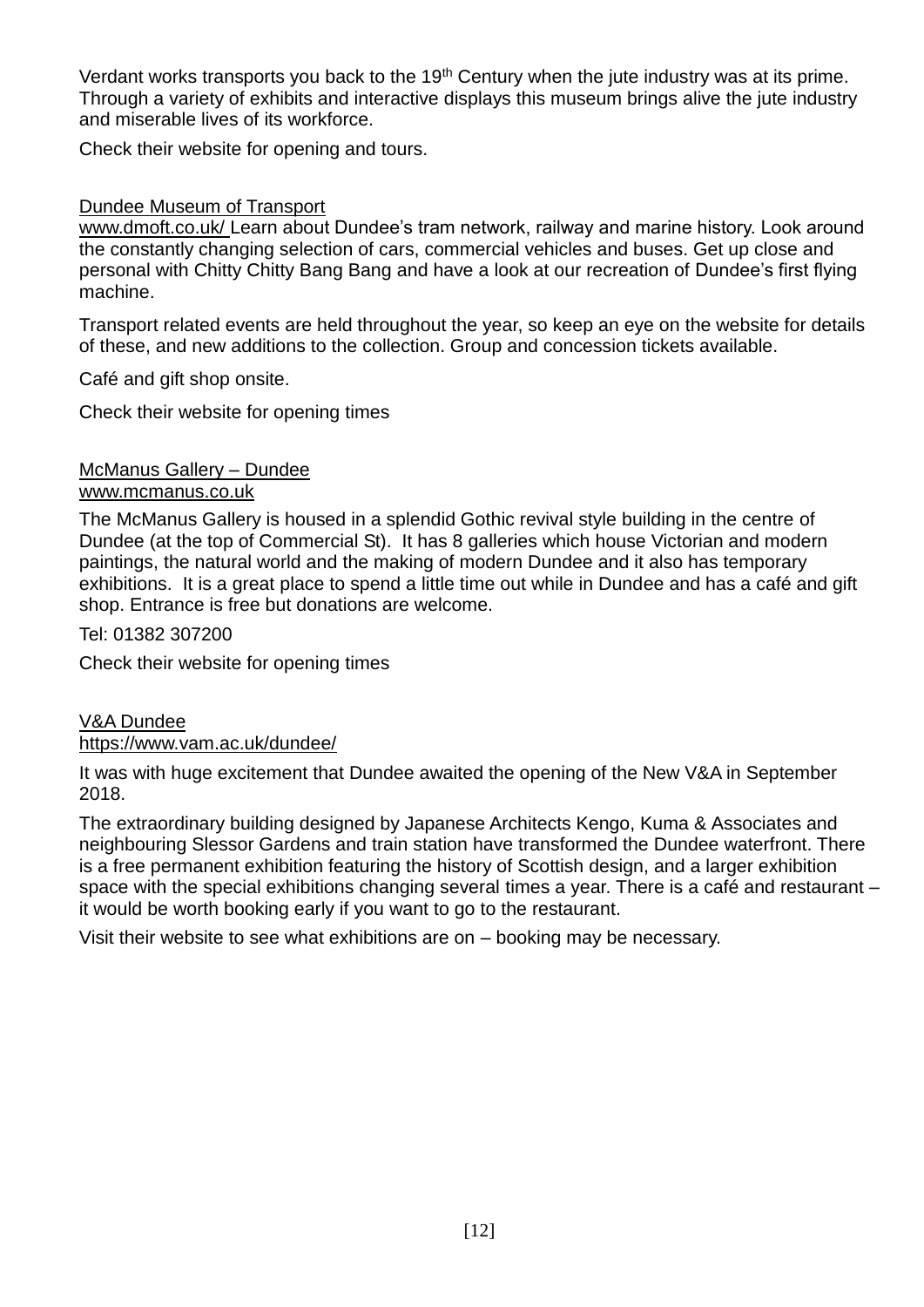### **Pictish Angus**

2000 years ago a number of Iron Age tribes lived in northern Scotland. These tribes gradually amalgamated and by AD 297 they were known as the Picts. Today most of what we know about them comes from the mysterious stones, which, carved with pictures, and symbols, have been found dotted around the county. We do of course have our own stone in Kinblethmont House. Provided there is no one renting Kinblethmont House we will be glad to show it to you (Tel 01241 890204). Other places of interest are:

St Vigean's Museum – Arbroath <https://www.undiscoveredscotland.co.uk/arbroath/stvigeans/index.html>

A lot of stones on display in this tiny museum in the pretty village of St Vigeans. Some are incised with Pictish symbols and they include the famous inscribed Drosten stone. You can arrange to see the museum through Arbroath Abbey by phoning 01241 878756

Miegle Museum - Miegle <https://www.undiscoveredscotland.co.uk/meigle/meiglestones/index.html> There is a large collection of Pictish stones here, most of which have been found close to Miegle's old church. Tel: 01828 640612 for opening times

McManus Gallery (as above)

There is some information about picts in the history section of the museum and a Pictish stone very like the one we have at Kinblethmont!

# **Day trip to Edinburgh**

<span id="page-12-0"></span>Edinburgh is a wonderful city to visit for the day (though that might not be long enough) and the trip can easily managed from Kinblethmont. During Edinburgh festival time there is a carnival atmosphere about the city and it really is well worth the journey. It would be wise to book train tickets in advance at festival time if you want to be sure of getting a seat.

I would most definitely recommend travelling by train from Arbroath as not only is the stress of driving to and parking in Edinburgh taken away but the journey itself (about 1 ½ hours) is well worth it.

• You will need to buy a ticket (day return approx. £40 – but there are some good deals available with railcards, can book in advance or if you avoid peak times) before you get on the train so either leave plenty of time before you get on the train or buy the ticket in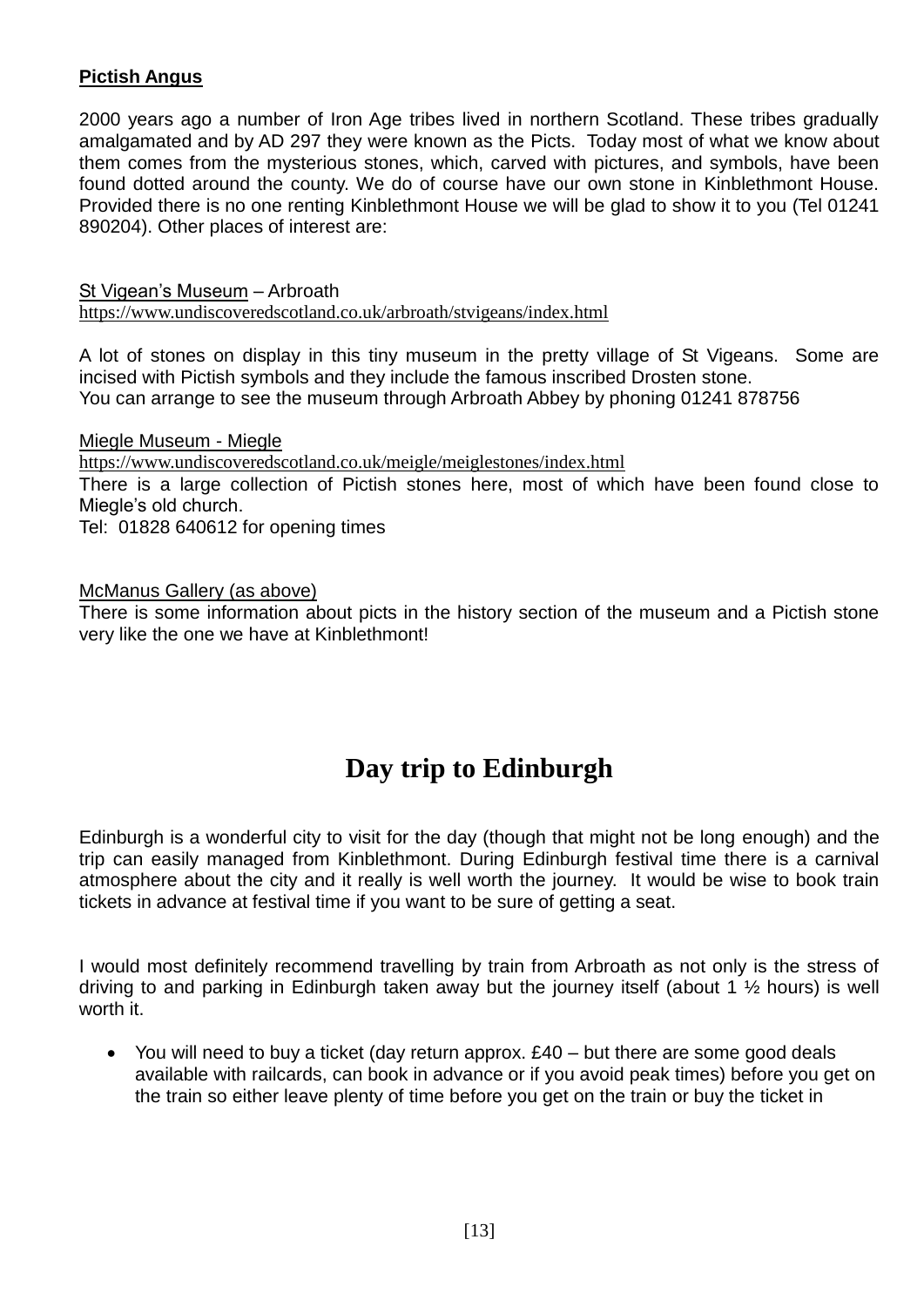advance either from the station or online on [www.thetrainline.com](http://www.thetrainline.com/) and pick up the tickets at the machine at Arbroath station. (you could also reserve a seat if you did this)

- The train stops at Edinburgh Haymarket and then at Edinburgh Waverley about 5 minutes later. You will want to get off at Edinburgh Waverley as it is very convenient for most of Edinburgh's sights
- If you are travelling on a week day you may wish to avoid travelling back during the rush hour if you haven't booked a seat (about 4.30 pm to 6.00 pm)

Driving to Edinburgh –

The drive into central Edinburgh takes 1/1/2 to 2 hours depending on traffic. There is a central car park near the castle at Castle Terrace EH1 2EN. There is also a park and ride at Ingliston see https://www.edinburgh.gov.uk/ingliston.

If you aren't here when the Fringe Festival is on, it's still well worth a visit to see some of the sites – you can have a fine day out without spending a penny as a walk through the old town, the old buildings, the steps and wynds is fascinating –and easily accessible from the station – many of the galleries and museums are also free.

- Edinburgh Castle
- Princess Street Gardens
- Edinburgh Zoo
- National Museum of Scotland
- Scottish National Gallery
- Scottish National portrait Gallery.
- Museum of Childhood known as the noisiest museum in the world!
- Roselyn Chapel (made more famous in the Dan Brown book The Da Vinci Code)
- You may prefer just have a look round some of the more unique shops

Or you could take a ride on the of the many tour buses and see most of them at once. The brave hearted might prefer to take one of the Witchery Tours. Don't forget the trams are running again.

So much to see and do, one day may not be enough! A quick cheeky plug here- we do have probably one of the best three bedroom holiday flats in Edinburgh in Ramsay Garden right next to the castle.

You can see it on.<https://www.holidaylettings.co.uk/rentals/edinburgh/7129965> - you would be best off booking it though our agent My- Apartment however on +44 (0)131 202 5599 and mentioning us. The minimum stay is 2 nights.

## **Entertainment and Arts**

### <span id="page-13-0"></span>**Theatre/ Concerts**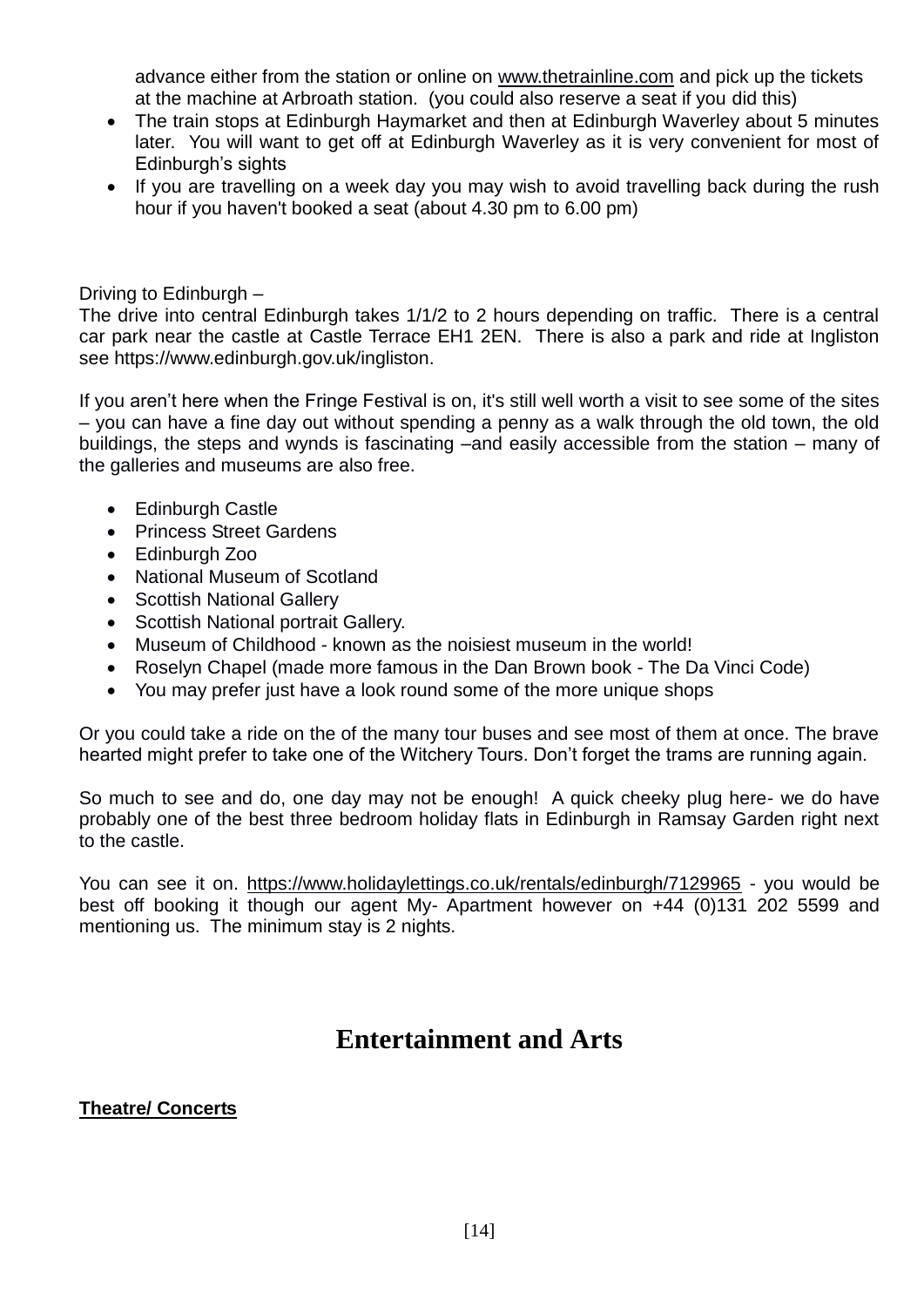### Dundee Repertory Theatre [www.dundeereptheatre.co.uk](http://www.dundeereptheatre.co.uk/) Tel: 01382 223 530

An excellent award winning theatre producing a wide selection of plays with its own repertory company and hosting many more theatrical, dance and comedy performances. It has its own restaurant, the Het theatre Café 01382 206699 and the Jute café bar at the DCA is also very convenient (see eating out section). The prices are very reasonable and the performances excellent, making this theatre a great favourite of ours.

### The Caird Hall, Dundee [www.cairdhall.co.uk](http://www.cairdhall.co.uk/) 01382 434940.

The Caird Hall is an impressive building forming one side of The City Square in the centre of the pedestrian zone of Dundee. In its sumptuous main hall seating 2,000 it hosts many prestigious productions from popular music to classical ballet to stand-up comedians.

The Webster Memorial Theatre, 64 High Street St, Arbroath 01241 435 800

### [www.webstertheatre.co.uk](http://www.webstertheatre.co.uk/)

This is a performance venue for drama, dance, comedy, concerts and music events. See website for more details.

### The Abbey Theatre,

### <https://theabbeytheatre.org/> Abbot Street, Arbroath DD11 1HH

This local theatre is run and managed purely by volunteers. They run several productions over the year. Located at the back of the High Street, beside a car park, tickets can be bought at the local jeweller or picked up from the door.

## **Cinema**

### Chalmers Film house, Queens Drive, Arbroath

Located on the dual carriageway as part of the night club complex at the edge of the West Links. This quirky cinema shows new release films as well as a variety of children's films during the day during school holidays. They are open from 11am to 11pm and have sofas and coffee tables rather than rows of seats making your visit a comfortable and more homely one. You can purchase food and drink onsite at a reasonable price and if you are hungry, there is a joining door to the Milimia Pizza House next door. Phone 07565 032020 for further information or book online at www.chalmersfilmhouse.co.uk. .

Odeon, Dundee Douglasfield shows all the usual blockbusters and is about half an hour from here. All the screens have been recently upgraded to recliner seats with individual tables. Take the main road (A92) into Dundee turn right past Sainsbury's on the outskirts; follow the road past housing estates; go straight over the roundabout and it is on your right.

DCA (Dundee Contemporary Arts) [www.dca.org.uk](http://www.dca.org.uk/) Tel: 01382 909252. An excellent arts cinema showing British and foreign films. As well as arts films it does show select popular films often at a slightly later date. There is a lively bar and restaurant here as well.

The thing here is that cinema going can be accompanied by a nice meal, some drinks and coffee rather than fizzy drinks and popcorn!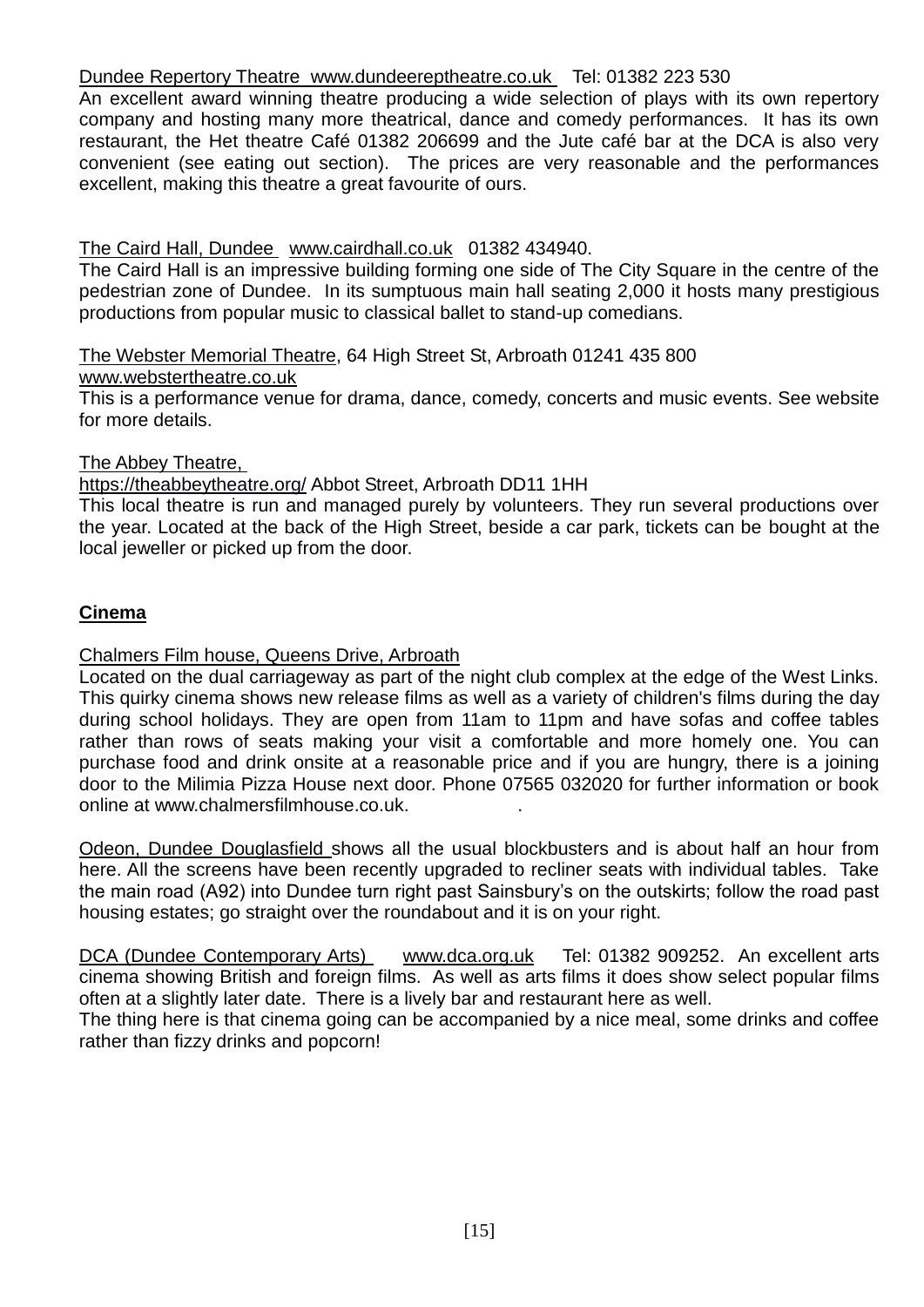### **Kinblethmont Gallery**

Occasionally, Kinblethmont holds exhibitions of contemporary and local art with paintings for sale on the lower ground floor of Kinblethmont House. If there is an exhibition on during your stay do feel free to come and look around and have some tea or coffee. The gallery opening hours are usually 11am to 5pm when there is an exhibition. See the website [www.kinblethmontgallery.co.uk](http://www.kinblethmontgallery.co.uk/) for exhibition dates. Tel: 01241 890204 for details on our next exhibition

Glamis Gallery – if you're visiting Glamis Castle why not pop into Glamis Gallery in the village which has a lovely mixture of artwork and jewellery. There is plenty of parking. Check out their FB page or phone 07739 463594 for their opening times which vary during the year.

# **Broughty Ferry**

<span id="page-15-0"></span>Broughty Ferry was once a small village and ferry port 4 miles to the East of Dundee. During the 19<sup>th</sup> Century, it developed into a wealthy residential area containing the homes of the wealthy Jute barons of Dundee.

Today it is a lovely destination approx. 30 minutes' drive from Kinblethmont. It has interesting little boutiques, art galleries, old fisherman's pubs as well as a blue flag beach, an esplanade and Broughty Castle. You may have seen it showcased in 'Bob Servant Independent' starring Dundee's Brian Cox and shown on BBC2.

There is lots of information on the Broughty Ferry website [www.cometobroughty.co.uk](http://www.cometobroughty.co.uk/) but here are some ideas.

### **Pubs**

There are several nice pubs in Broughty Ferry. The most atmospheric are

### The Ship Inn and Waterfront restaurant

With bar meals on offer downstairs and a restaurant upstairs there is plenty of choice on offer for all tastes.

#### The Fisherman's Tavern Hotel

Main meals served daily from noon til 9pm from a menu to suit all tastes It has award for the best selection of different beers in the UK and appears in a good beer guide. There is an informal fiddler's music night on Thursday evenings. 10-16 Fort Street, DD5 2AD. Tel: 01382 775941

### **Restaurants**

There are various restaurants in Broughty Ferry and in the better weather you will also find pavement cafes.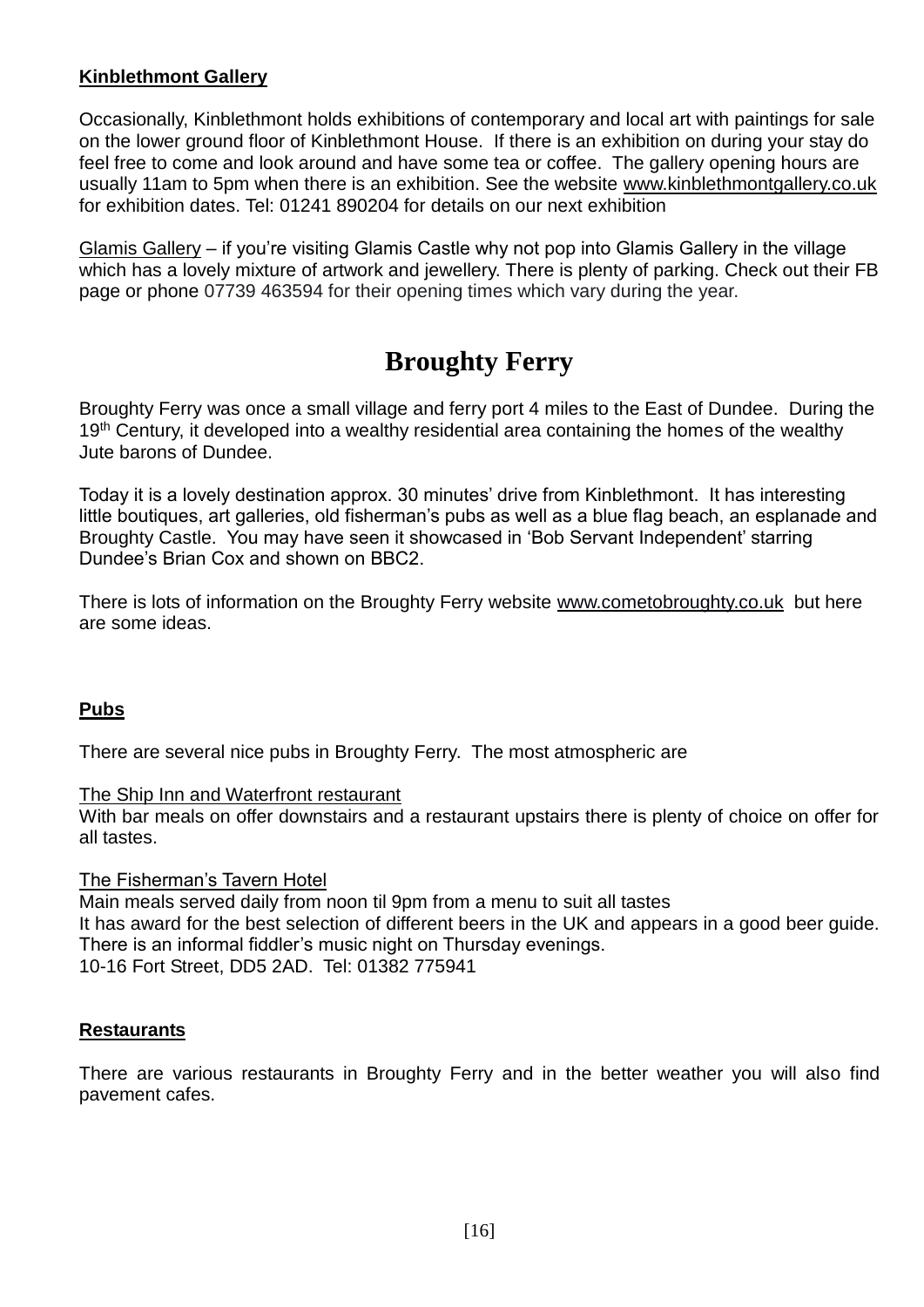Sol Y Sombra Tapas Bar Award winning restaurant – very popular so please ensure you book. 27 Gray Street, Broughty Ferry Tel: 01382 776941

Broughty Ferry Hotel

This is well known by the locals and the chef is known for his curries. The also offer a full a la carte menu in the dining room, bar lunch and supper menu served in the bar or conservatory, and a take away and high tea menu.

West Queen Street, DD5 1AR. Tel: 01382 480027

Vissochis

40 Gray St, DD5 2BJ Tel: 01382 779297

Authentic Italian café famous for its pizzas but which offers a full menu from baguettes or pasta to steaks. A children's menu is also available. There is also pizzas or ice cream to take away.

### **Beach**

Nestled beneath Broughty Castle is an extensive sandy beach. The promenade provides direct pedestrian and disabled access at several locations. The beach is backed by dunes and provides views across the Tay estuary to the North Fife coast. There is a nature conservation site and a host of wildlife, including birds, seals and the occasional porpoise can be seen. On the beach you can find windbreaks for hire in the summer and volleyball nets are erected. There is a nice walk along the beach to the botanic gardens – approximately 1.5 km.

There is also a safe area marked out for swimming. Close by are an extensive range of leisure facilities including a museum, an excellent children's play area, a rock garden, cafes, bars, shops and restaurants.

### **Broughty Castle**

Broughty Castle sits imposingly at the mouth of the River Tay. Built in 1496 on a rocky promontory, it has faced many sieges and battles. Today, it houses fascinating displays on the life and times of Broughty Ferry, its people, the environment and the wildlife that live close by. The Castle has magnificent views over the river, and is only a few minutes away from Broughty Ferry Beach and Esplanade. There is a gift shop and refreshments are available.

Admission is free

### **Boat Trips**

You can take boats trips from Broughty Ferry in the summer months, either just to cruise or go for a trip that specialises in dolphin watching. Adult price of £15, children and concessions available

Check out their website for dates and times<http://www.taymara.org/tay-river-trips/> or phone Tel: 01382 542516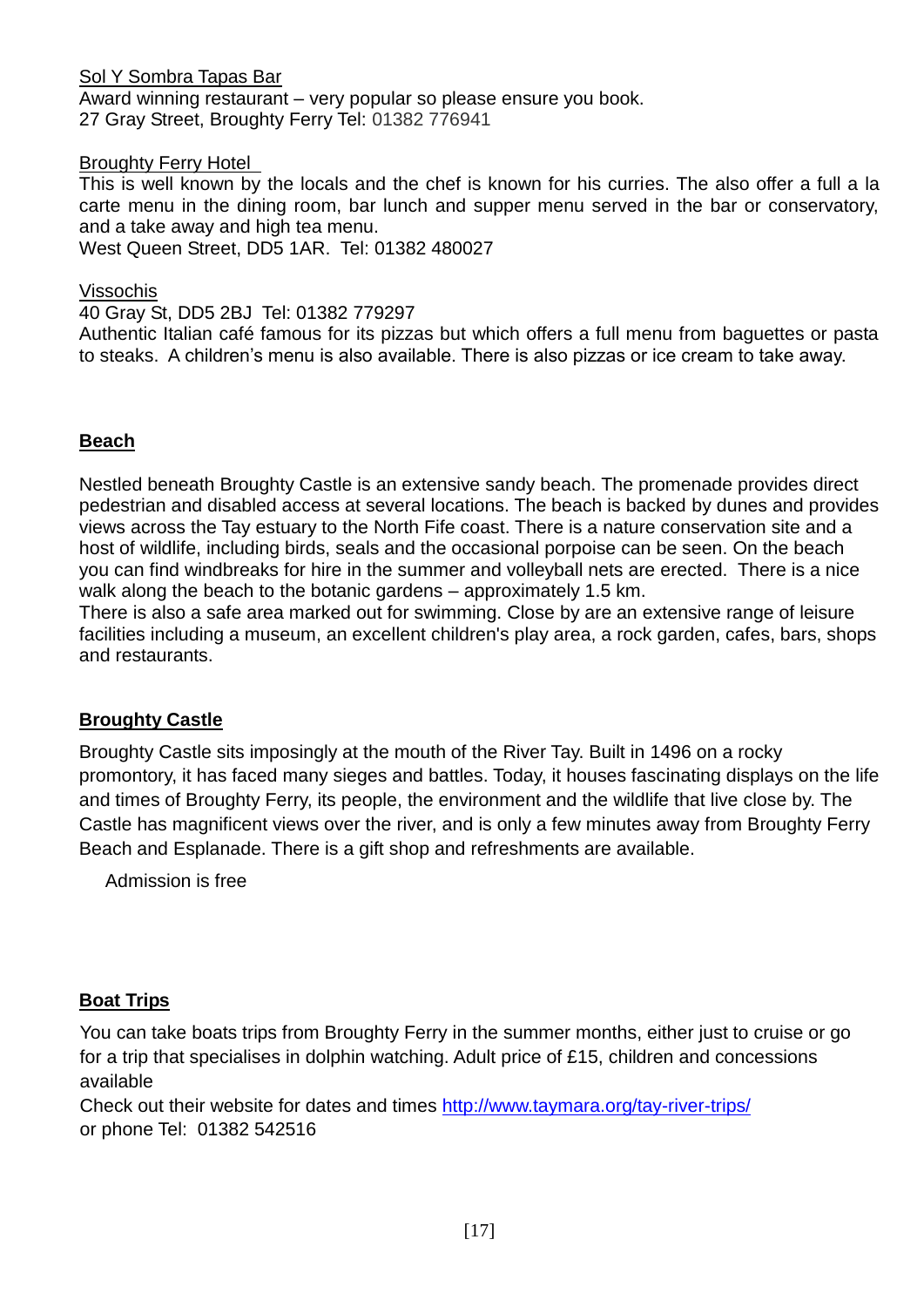Or take a Pirate Boat that also do regular trips from Broughty Ferry for Dolphin trips and sightseeing. See the V & A from the water [http://www.pirateboatsltd.com](http://www.pirateboatsltd.com/) or phone : 07931 231054. Also on Facebook

# **Golf Courses**

<span id="page-17-0"></span>**Carnoustie** 

[www.carnoustiegolflinks.co.uk](http://www.carnoustiegolflinks.co.uk/) Choice of 3 courses and booking is advisable Combination and concession tickets available Caddy and Trolley hire available Simulator bays available for practice and warm up in their indoor state-of-the-art performance centre

St Andrews

[www.standrews.com](http://www.standrews.com/) Choice of several courses, you will need to book well in advance for the Old Course. Junior Fees available on all courses other than the old course

Panmure Golf Club [www.panmuregolfclub.co.uk](http://www.panmuregolfclub.co.uk/)

Buggy and Club hire available Tel: 01241 852460 or 855120

Monifieth Golf Links [www.monifiethgolf.co.uk](http://www.monifiethgolf.co.uk/)

A choice of 2 courses available

Phone for latest prices –discounts available for quiet times Juniors and concessions available as is buggy hire

Tel: 01382 532767

Arbroath Links Golf and Artisan Golf Club Courses [www.arbroathgolfcourse.co.uk](http://www.arbroathgolfcourse.co.uk/)

See website for special offers Discounts available for juniors and seniors.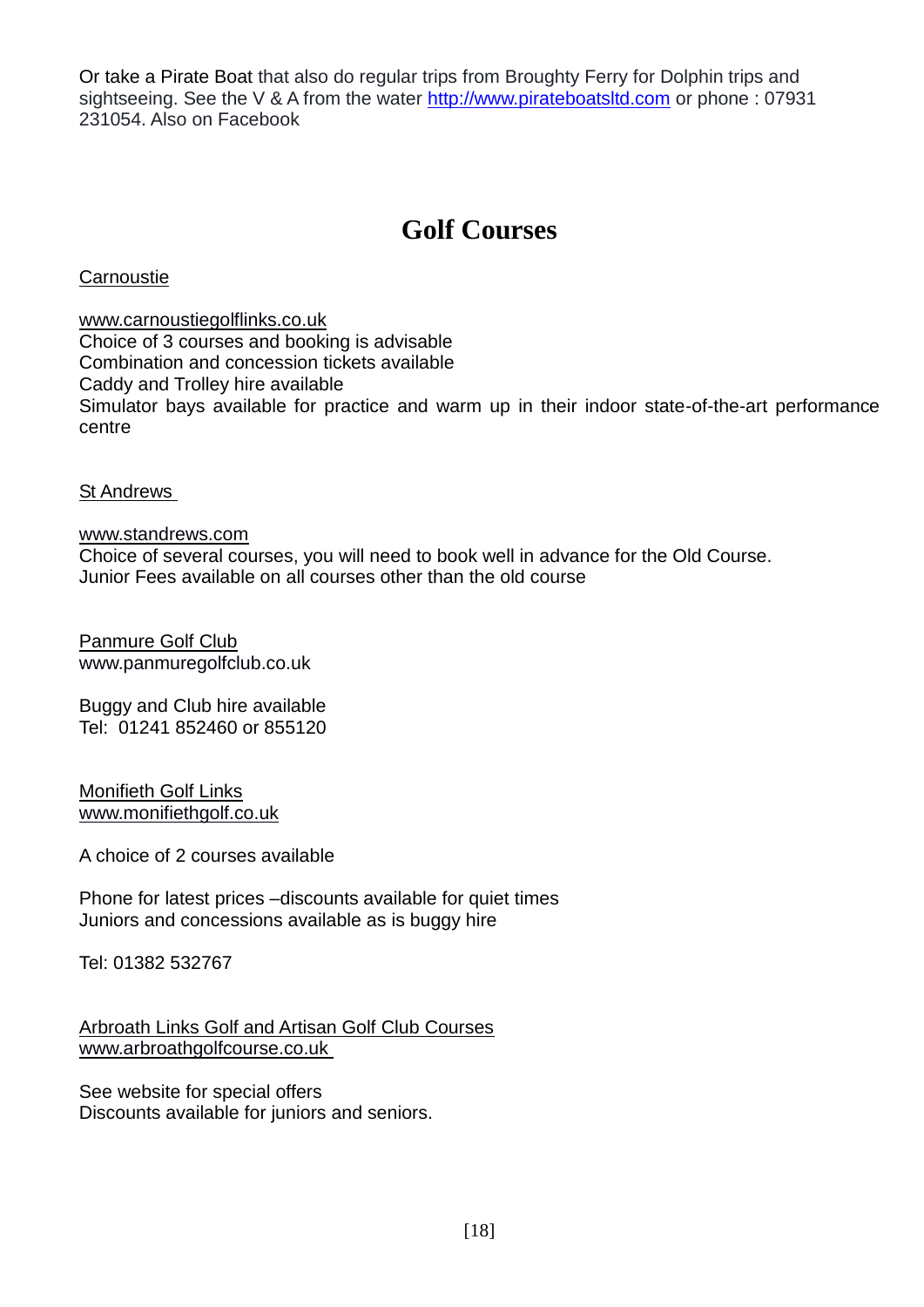### Tel: 01241 875837

Montrose Golf Courses [www.montroselinks.co.uk](http://www.montroselinks.co.uk/)

Choice of 2 courses Trail Drive Montrose Tel: 01674 672932

Forfar Golf Club [www.forfargolfclub.com](http://www.forfargolfclub.com/)

Discount available for juniors and seniors Buggy hire available Tel: 01307 463773

Piperdam Golf and Leisure Resort – Near Dundee

[www.piperdam.com](http://www.piperdam.com/)

18 and 9 hole courses available Dynamic pricing available if you can be flexible Tel: 01382 585000

Blairgowrie Golf Club

[www.theblairgowriegolfclub.co.uk](http://www.theblairgowriegolfclub.co.uk/) 18 and 9 hole courses Discounts available for online booking and day tickets available Tel: 01250 872622

# <span id="page-18-0"></span>**Swimming, Sports Centres, Horse Riding and Adrenalin sports**

### Arbroath Sports Centre

This centre has a nice swimming pool, squash courts, badminton and a gym. Call in advance to book squash/ badminton courts (you can also hire racquets and balls) and to check pool times as these vary throughout the year – they may also be able to tell you when the pool is least busy. Tel: 01241 872999. Check<https://www.angusalive.scot/sport-leisure/timetables/> for other keep fit classes you can join in on but booking is essential.

Red Lion Caravan Site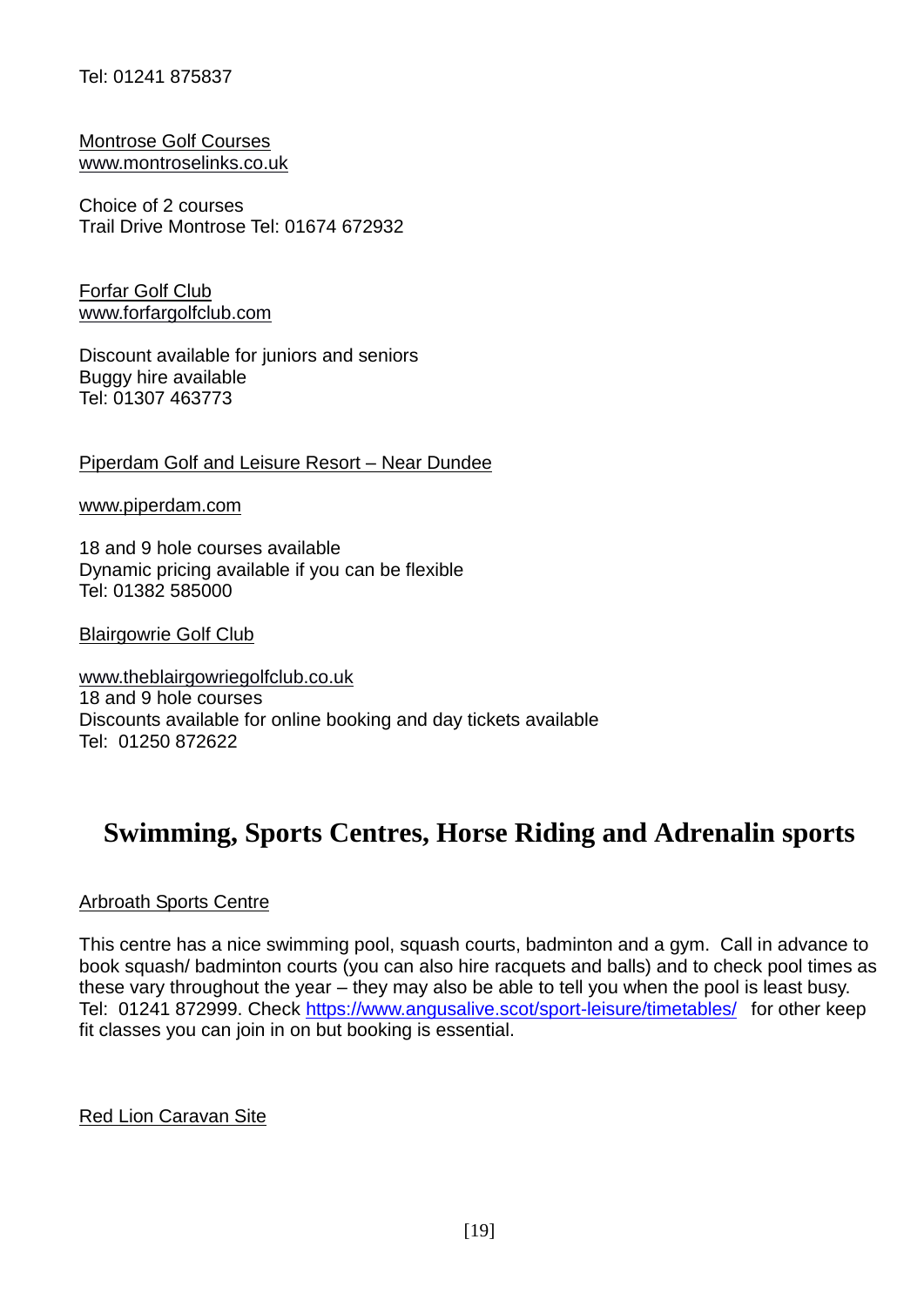### <https://redlion-holidaypark.com/seafront-leisure-centre/>

Although based on a site - on the main A92 Dundee to Arbroath dual carriageway, this small pool is also available to non-residents. As well as a pool there is also a Jacuzzi, steam room and fitness room and soft play area for little ones, an outdoor play area and an arcade area. The swimming pool runs learn to swim classes so check first for availability. Tel: 01241 872038

Olympia Leisure Centre – Dundee <http://www.leisureandculturedundee.com/leisure/olympia> 3 East Whale Lane DD1 3JU Tel: 01382 432300

This is an excellent relatively new leisure pool with flumes, waves, rapid river, a dive pool and seated bubble beds. Great for letting off steam in wet weather.

Longer opening hours during the weekend and school holidays

It is not very well signposted yet but if you follow directions to the city centre as you go into Dundee, you will see the Gallagher retail park on your right - turn right at the roundabout just after that and you should see it there. It is attached to a multi-storey car park.

### **Tennis**

There are 2 tarmac tennis courts are at the West Links complex which is on the A92 on the way out of Arbroath from the town centre towards Dundee. To book or check availability call 01241 877748

The Leys Riding School

Find it on Facebook or Tel: 07813 989088

Leys of Boysack Farm, Leysmill DD11 4RP. Very close to here – from the bottom of the Kinblethmont road, turn right (away from Arbroath) when you reach the crossroads turn left towards Leysmill. It is at the first farm on your left.

Group and private lessons available for ½ hour or 1hr. You can also have a half hour/ hour hack. If you have a longer hack you can ride up to Kinblethmont and around if you say you are staying here. You may be able to persuade them to take you for a ride on the beach.

Pathhead equestrian – Kirriemuir

[www.pathhead.com](http://www.pathhead.com/)

01575 572173

Lessons and hacks can be arranged including hacks to suit family groups. Smaller groups and longer treks also available.

Rowanlea Riding School [www.rowanlearidingschool.co.uk](http://www.rowanlearidingschool.c.uk/) Group lessons lasting 45 minutes cost £20 (age 5+). Private lessons or smaller groups prices are available on request. West Cotside, Barry, Carnoustie, DD7 7SA Tel: 01382 532536

Avertical World Dundee – Climbing Wall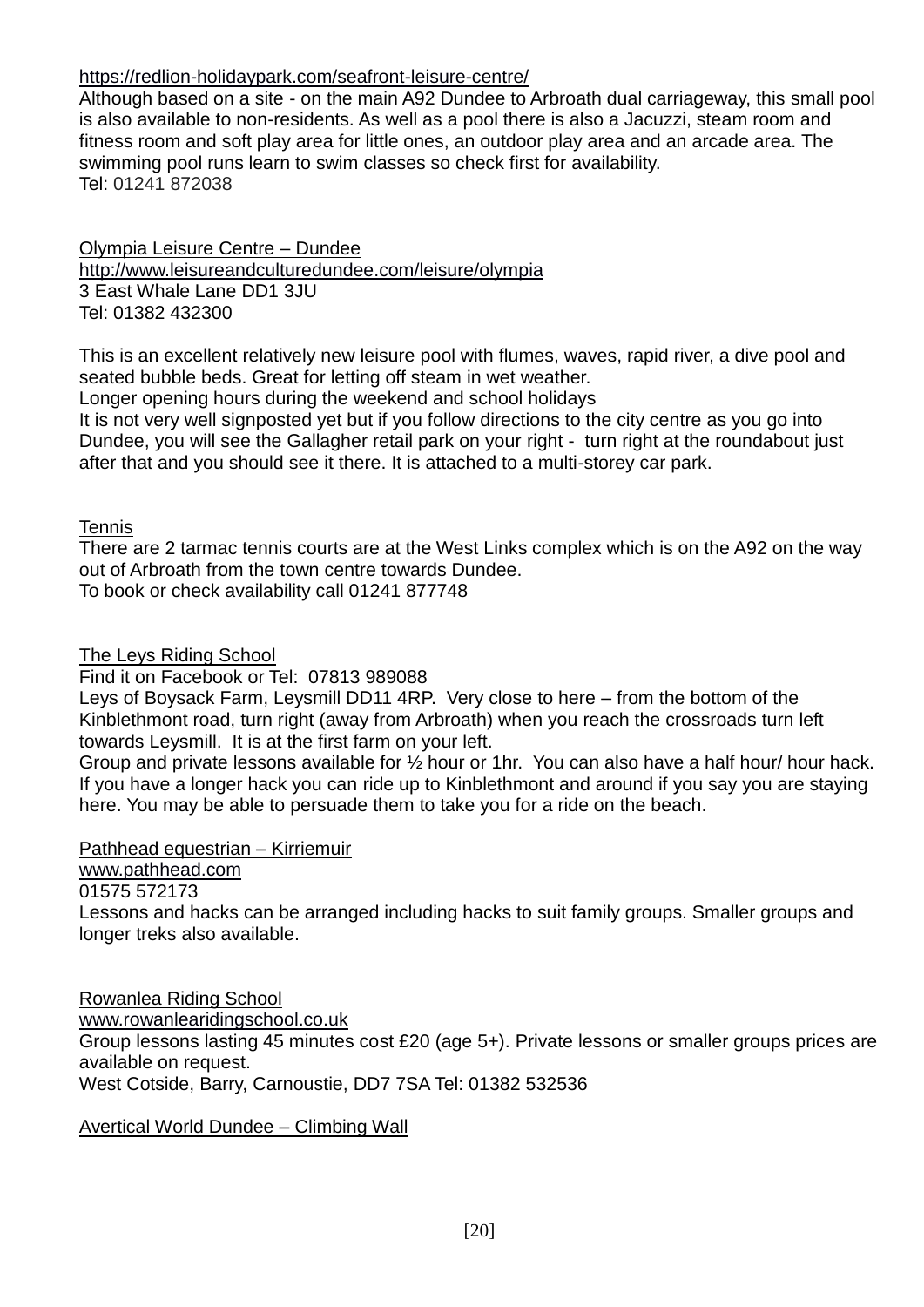[www.averticalworld.co.uk](http://www.averticalworld.co.uk/)

For the more adventurous, why not try out Avertical World in Dundee. Taster sessions, one to one coaching and concessions available. Children's parties also catered for. Check out their website for full details Tel: 01382 201901

Blown Away – mobile outdoor experiences

<http://www.blownaway.co.uk/>

Although based in St Andrews, this mobile company can visit Lunan Bay if there are enough numbers. They undertake beach based activities such as land yachting, beach kayaking, stand up paddling, beach Olympics and zap cats for groups or families. Discounts available for groups. Tel: 07784 121125

Foxlake Dundee – Aquapark

<https://www.foxlakedundee.co.uk/> For Wakeboarding, paddleboarding and Ringo this park just opened in 2018. See their Facebook page for special offers or phone 01382 214484 or email [info@foxlakedundee.co.uk](mailto:info@foxlakedundee.co.uk) or book a session online

Highland Fling Bungee Jumps

[www.bungeejumpscotland.co.uk](http://www.bungeejumpscotland.co.uk/)

Located in Perthshire, this is Scotland's only permanent bungee jump from a bridge. Combine your day with other activities such as rafting, clay pigeon shooting, quad or bike hire (all these activities are also available on their own). Tel: 0845 3665844

Go Ape

[www.goape.co.uk](http://www.goape.co.uk/) 

The nearest located near Aberfoyle, Stirlingshire this tree top adventure site has Britain's 2 longest zip wires at 400m long each. You are 150 feet above ground and 90 feet above a waterfall. Closed from mid December for several of the colder weeks – phone them to check. Tel: 0333 331 7820

### Sup2Summit

<https://www.sup2summit.com/>

Outdoor activity specialising in Paddle stand up boarding and rock climbing. Covers Aberdeen to Dundee and are happy to organise for groups in our area. Age 8 to 18, they are full insured and have appropriate disclosure,

Contact: 07841916345 or email [Sup2summit@outlook.com](mailto:Sup2summit@outlook.com) for more information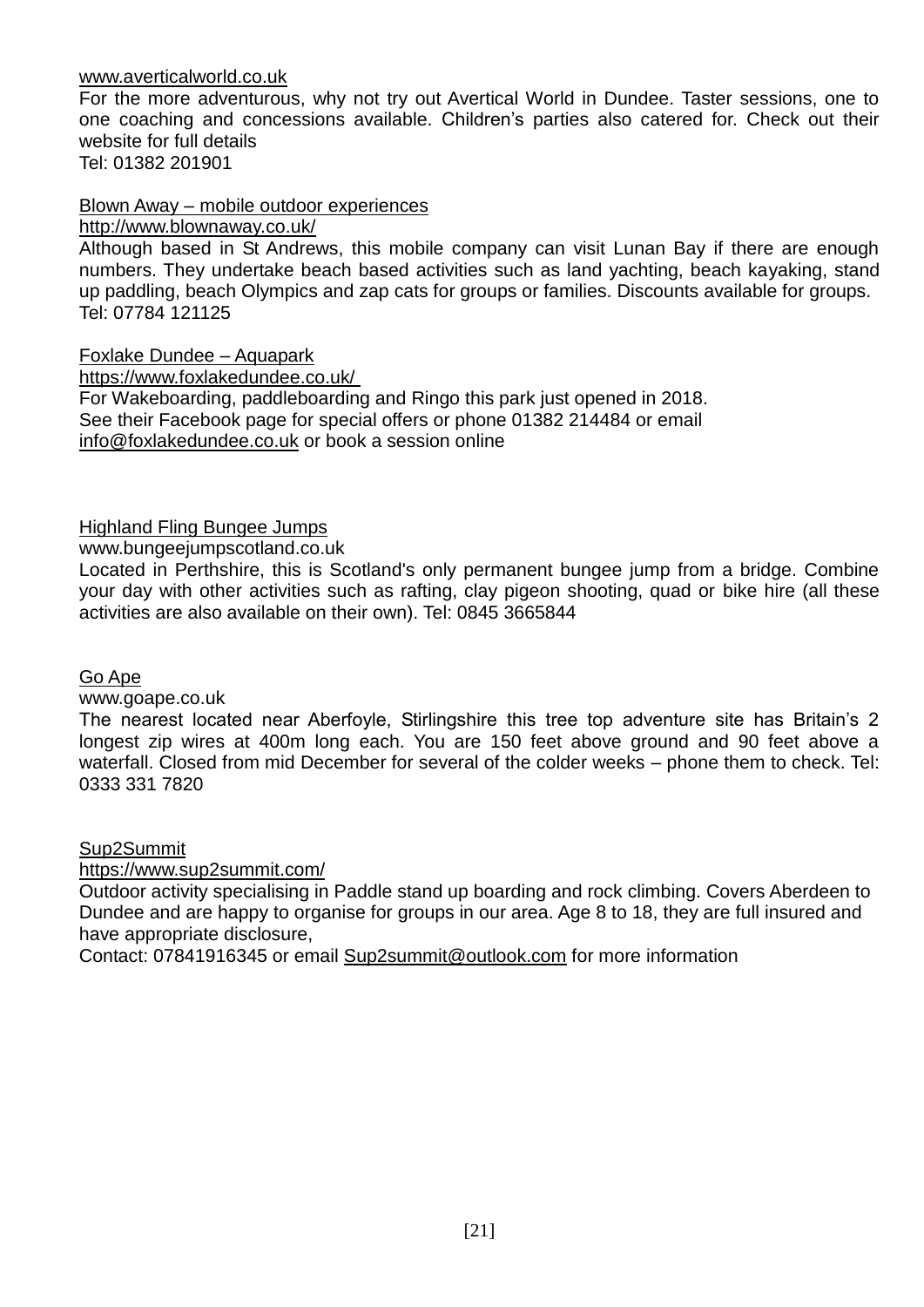# **Distilleries**

<span id="page-21-0"></span>Scotland is world famous for its Scotch whiskey. There are several distilleries that you can visit, some are a little further away but they can be reached via scenic drives that pass other places of interest on the way.

Fettercairn Tel: 0141 248 5771 (White and Mackay headquarters)

<https://www.fettercairnwhisky.com/visit-us/>

Established 1824. Tours of the distillery and warehouse. Audio-visual presentation. Whisky tasting - Fettercairn 12 year old single malt whisky.

Check their website for opening times.

## Glenturret – Crieff

## <https://theglenturret.com/>

Scotland's oldest distillery and home to the famous Scottish Grouse whisky is in Crieff, and its main attraction by far. Scenically set by the Glenturret Burn, with fine views of the surrounding Perthshire countryside, the Glenturret distillery has a long history dating back to 1775.

The large on-site shop stocks a superb choice of Grouse goodies including the famous malt. The personalised bottles are especially popular.

Tel. 01764 656565.

Contact them direct for details of tours

A visit to Glenturret would work well with a visit to Scone Palace.

Edradour – Pitlochry [www.edradour.com](http://www.edradour.com/) 

Lying in the hills overlooking Pitlochry from the East, is Edradour Distillery, the smallest distillery in Scotland. Edradour is the last survivor of the long tradition of farmhouse distilleries, and its annual output of 240,000 bottles per year would emerge from the stills of a large Speyside distillery in less than a week. Blair Athol Distillery – Pitlochry

<https://www.malts.com/en-gb/visit-our-distilleries/Blair-Athol>

The Gin Bothy Experience in Glamis is well worth the visit if you are visiting the Castle. You can hear the history of the Bothy as well as getting to taste some of their products. Check their opening times as they vary throughout the year via their FB page or phone 01307 840979.

# **Fishing**

<span id="page-21-1"></span>Angus Country Sports at the Abbey end of Arbroath High Street sells rods flies etc and would be a good place to go for advice about fishing. They also sell permits for fishing locally on the river Lunan. Open Tuesday to Saturday 9-5 and Sunday 8.30 to noon. You may also wish to try: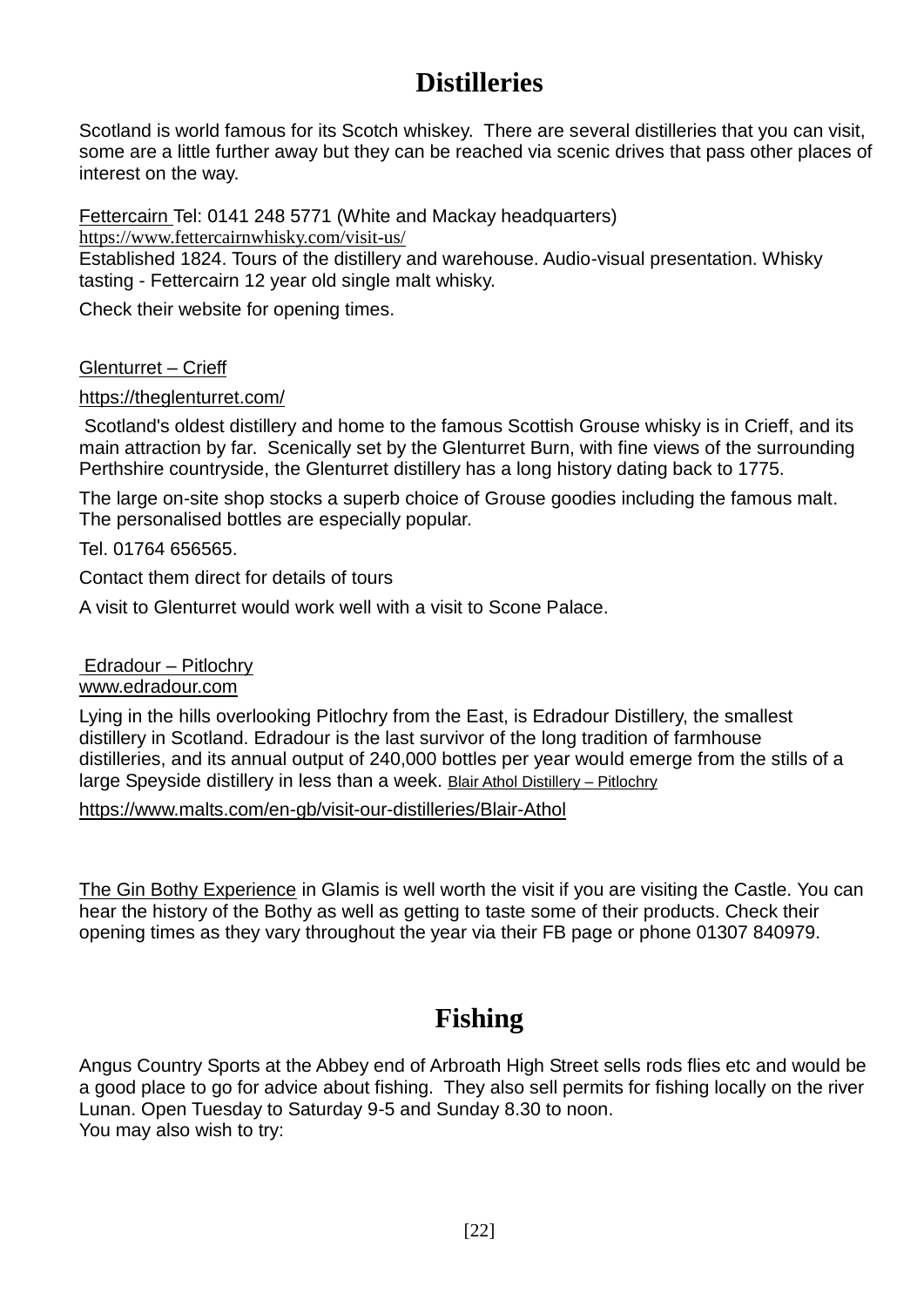## **River Fishing**

**Bervie River**  Salmon and Sea Trout Permits from: Mearns Hardware, High Street, Laurencekirk Tel: 01561 377471

### **South Esk River Montrose**

Finnock, Sea Trout, Salmon and Grilse Permits phone: Tel: 01575 574597

### **Loch and Reservoir fishing**

### **Rescobie Loch, near Forfar**

Brown Trout, Rainbow Trout (March – October) Permits from: Rescobie boathouse open 8.30am -10.30am, 4.30pm-6.0pm Telephone bookings 8.30am – 10.30am Tel: 01307 830367 (boatman)

### **Lintrathen Reservoir, Kirriemuir**

Brown Trout (April to October) Permits from: Lintrathen Angling Club (22 boats and 2 "disabled" boats, Sunday fishing) Tel: Loch 01575 560327

### **Loch Saugh, Fettercairn – Drumtochty Glen**

Brown trout Permits from: Fettery Shoppe Laurencekirk Tel: 01561 340206

### **Monikie Reservior**

Brown trout Permits from: Monikie Angling Club Tel: 01382 370300 Open from 4<sup>th</sup> March til 6 October (Session times will vary so please check website [http://www.monikie-angling-club.org.uk/\)](http://www.monikie-angling-club.org.uk/)

### **Mill of Criggie Trout Fishery**

Brown Trout, Rainbow Trout Permits from: The Mill of Criggie Trout Fishery, St Cyrus Montrose Tel: 01674 850868 (Tuition available by appointment, disabled access, rod hire for fly fishing)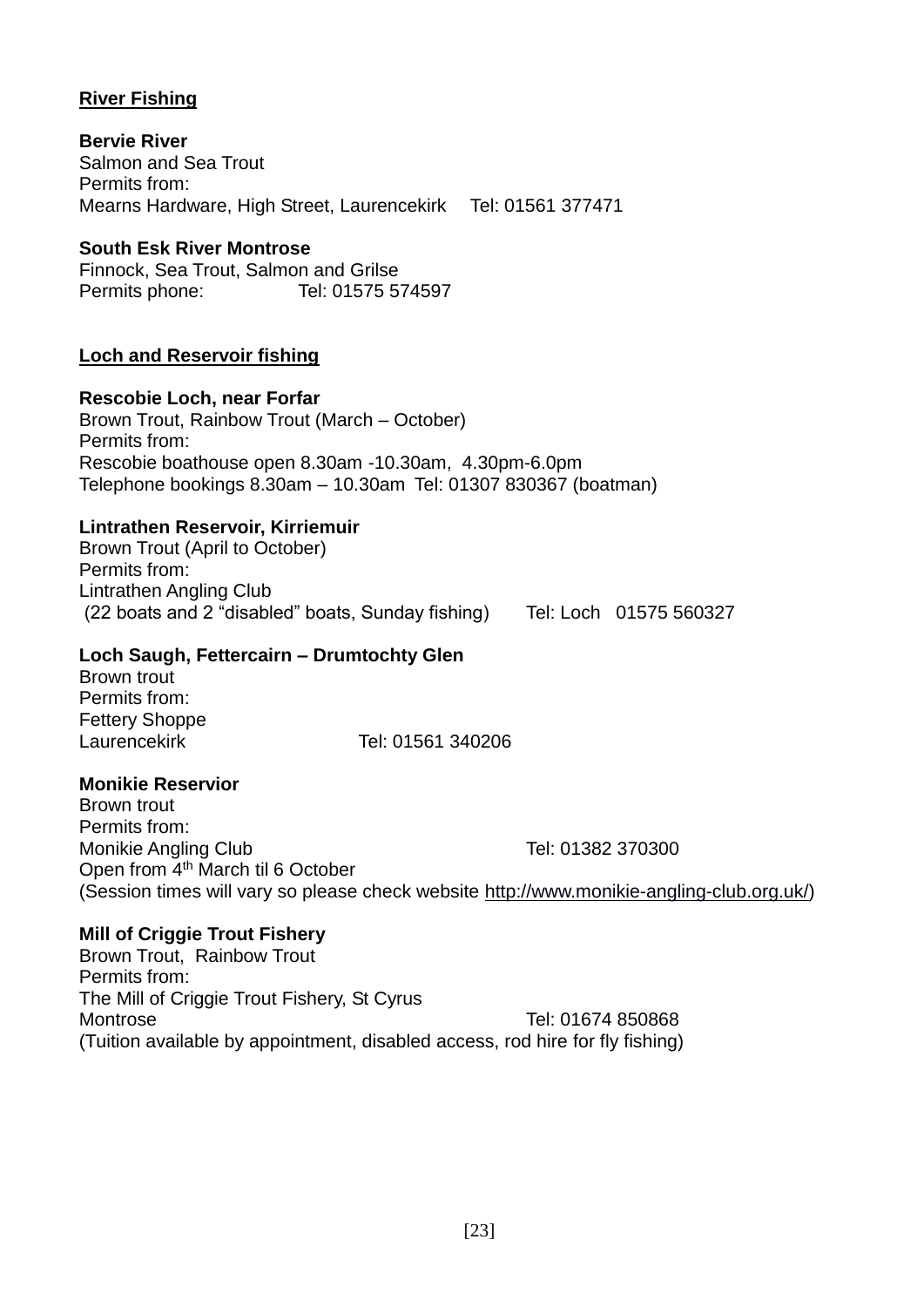### **See Angling**

From May – September /October there are opportunities for booking sea angling at Arbroath Harbour; you will see the adverts as you wander around. If you call one of the numbers below you they will be able to add you to a trip – you can also organise a private hire if there are a few of you. It is great for adults and children of all ages to go mackerel fishing in the summer months – there is nothing quite the excitement of like dangling your rod over the side and pulling it up with several writhing fish on the end! There is deeper sea fishing for more experienced fishermen.

You may like to try Inchcape Marine Services- Alex Smith Mob: 07752470621

Arbroath Angling – MV Ardent David: 07543 005908 [www.arbroathangling.co.uk](http://www.arbroathangling.co.uk/) John 07919 400191

E-mail [alex\\_arbroath@hotmail.com](mailto:alex_arbroath@hotmail.com)

Arbroath Harbour **Tel: 01241 872166** 

# **Visiting in winter**

<span id="page-23-0"></span>Most visitor attractions are open until the end of December but some visitor attractions have a break between New Year and Easter. Don't worry there is still plenty to do! Here are some ideas

- Get blown about on an exhilarating walk at Lunan Bay
- Head to Dundee RSS Discovery, Frigate Unicorn, Verdant Works, and McManus Galleries are all ususally open all year (except Christmas and New Year public holidays).
- For a wild ruined castle, Dunnottar castle is open Jan- October wrap up warm
- Stirling castle is a bit of a drive but is usually open all year.
- Visit a distillery, most are open all year and you will have a lovely drive with the snow topped hills all around.
- Eat out at The Old Boat Yard in Arbroath while watching the storm tossed waves and have a wander around the signal tower museum.
- Have lunch in one of the cosy pubs in Broughty Ferry while looking out over the river Tay.
- Visit the Montrose basin Wildlife centre and watch the overwintering birds.
- Arbroath Abbey is open all year.

# **Things to do in bad weather**

## <span id="page-23-1"></span>Rainy Days

Angus is usually one of the driest parts of Scotland but it does still rain sometimes. Here are some ideas of what to do in wet weather.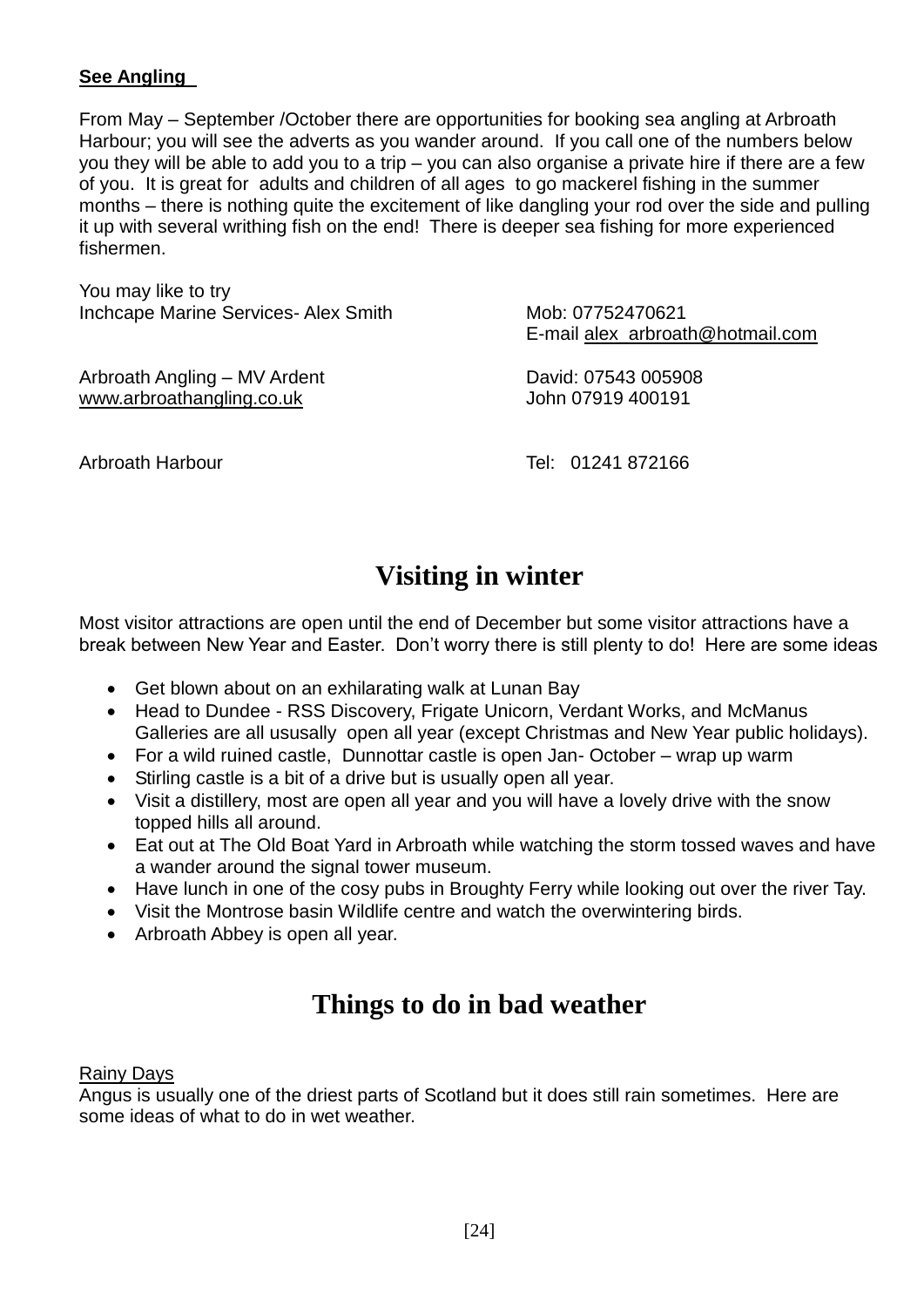- Head in to Dundee the newly opened V&A, historic ships, Verdant Works and McManus Galleries are all good to visit in wet weather. For children, Dundee science centre is good as well as the Olympia leisure centre with its wave pool and flumes.
- If you don't want to go as far as Dundee, visit one of the pools in Arbroath or take the kids to Jumping Joeys or Wild Thyme café and paint some pottery.
- Glamis Castle and Scone Palace have plenty to see indoors
- Head out to one of the cinemas to see an art house film or a current blockbuster
- Cuddle up and watch one of our selection of DVDs or play one of the games

### Misty days

As we are near the coast we are sometimes affected by the 'Haar' - this is a sea mist that comes in on some still, hot days in the summer. The best thing to do to escape it is to head inland as it will often be warm and sunny there if there is a haar here. Some ideas are

- Go to Glamis Castle have a tour and a picnic in the Gardens.
- Head to Kirriemuir and go for a hike in the Angus Glens
- Drive off through the wonderful scenery to one of Scotland's famous distilleries

### Windy days

<span id="page-24-0"></span>The walled garden at Kinblethmont is very sheltered even on some of the windiest days

# **Things to do close to home**

Sometimes you feel that you really don't want to have to drive very far. Here are some ideas of things to do all within a 10 minute drive

- Wander around Kinblethmont estate. There are lots of walks and a good view from the top of the track labelled 'Mast'. We have a new walk around the solar park with splendid views to the Angus hills– go up the track labelled 'mast' and follow the signs. You may see some sheep there as well. The walled garden is a lovely place to go – there are swings, garden games and table tennis there and lots of space to run around. Do forget to admire our lovely new gates!
- Get on your bike and have a cycle around the estate and on to Letham Grange and further if you like. Hire bikes through Angus Cycle Hub – 01241 873500 but make sure you give them plenty of notice. They can drop of bikes for you at Kinblethmont on request.
- If you are interested in renewable energy have a chat with Robert Ramsay he will be delighted to show you our bio boilers for the cottages and grain drying – call me on 07928 601757 to arrange it.
- Go for a walk at Lunan bay it is only 10 minutes drive away.
- Have a wander around Arbroath harbour and have some fish and chips
- Take a boat trip from Arbroath Harbour
- Visit the West Links play area where there is something for all ages don't forget a towel if you venture onto the beach or take a paddle in the paddling pool